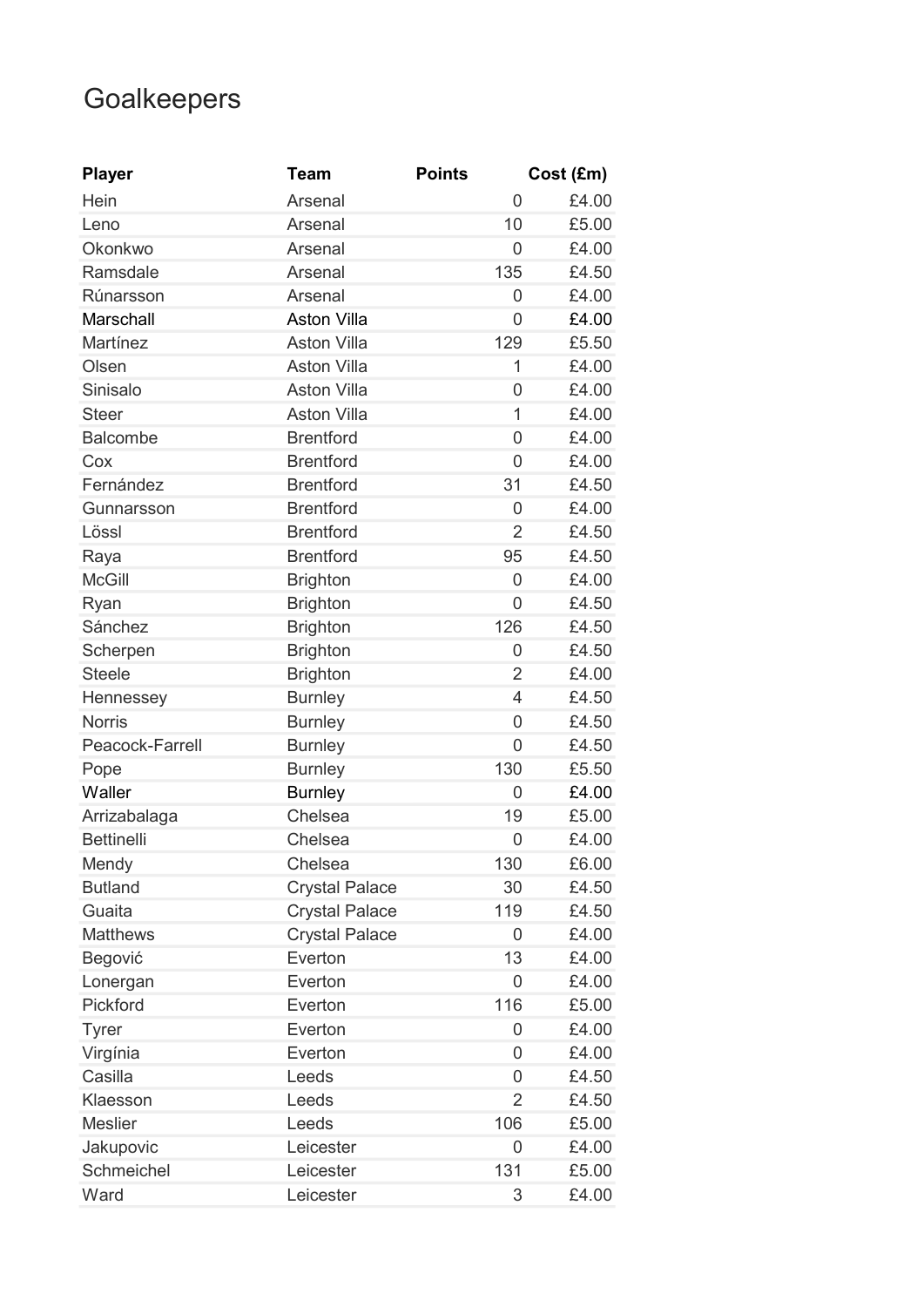| Adrián          | Liverpool        | 0              | £4.50 |
|-----------------|------------------|----------------|-------|
| Alisson         | Liverpool        | 176            | £6.00 |
| Kelleher        | Liverpool        | 8              | £4.50 |
| Pitaluga        | Liverpool        | 0              | £4.00 |
| Carson          | Man City         | $\overline{0}$ | £4.00 |
| Ederson         | Man City         | 155            | £6.00 |
| Slicker         | Man City         | 0              | £4.00 |
| <b>Steffen</b>  | Man City         | $\overline{7}$ | £4.50 |
| de Gea          | Man Utd          | 132            | £5.00 |
| Heaton          | Man Utd          | 0              | £4.00 |
| Henderson       | Man Utd          | $\overline{0}$ | £5.00 |
| <b>Darlow</b>   | Newcastle        | 20             | £4.50 |
| Dubravka        | Newcastle        | 96             | £4.50 |
| Gillespie       | Newcastle        | $\overline{0}$ | £4.00 |
| Woodman         | <b>Newcastle</b> | 9              | £4.50 |
| Gunn            | Norwich          | 31             | £4.00 |
| Krul            | Norwich          | 90             | £4.50 |
| McCracken       | Norwich          | 0              | £4.00 |
| <b>McGovern</b> | Norwich          | 0              | £4.00 |
| Caballero       | Southampton      | $\overline{2}$ | £4.50 |
| Forster         | Southampton      | 57             | £4.50 |
| Lewis           | Southampton      | 0              | £4.00 |
| <b>McCarthy</b> | Southampton      | 55             | £4.50 |
| Austin          | Spurs            | 0              | £4.00 |
| Gollini         | <b>Spurs</b>     | $\overline{0}$ | £4.50 |
| Hart            | <b>Spurs</b>     | 0              | £4.50 |
| Lloris          | Spurs            | 158            | £5.50 |
| Angelini        | Watford          | 0              | £4.00 |
| <b>Bachmann</b> | Watford          | 25             | £4.50 |
| <b>Elliot</b>   | Watford          | 0              | £4.00 |
| Foster          | Watford          | 81             | £4.00 |
| Areola          | West Ham         | 2              | £5.00 |
| Fabianski       | West Ham         | 136            | £5.00 |
| Randolph        | West Ham         | 0              | £4.50 |
| Moulden         | Wolves           | 0              | £4.00 |
| Patrício        | Wolves           | 0              | £5.00 |
| Ruddy           | Wolves           | 3              | £4.50 |
| Sá              | Wolves           | 146            | £5.00 |
| Söndergaard     | Wolves           | 0              | £4.00 |
| <b>Storer</b>   | Wolves           | 0              | £4.00 |

## **Defenders**

| Team    | <b>Points</b> | Cost (Em) |
|---------|---------------|-----------|
| Arsenal |               | £4.00     |
| Arsenal |               | £4.00     |
| Arsenal |               | £5.00     |
|         |               |           |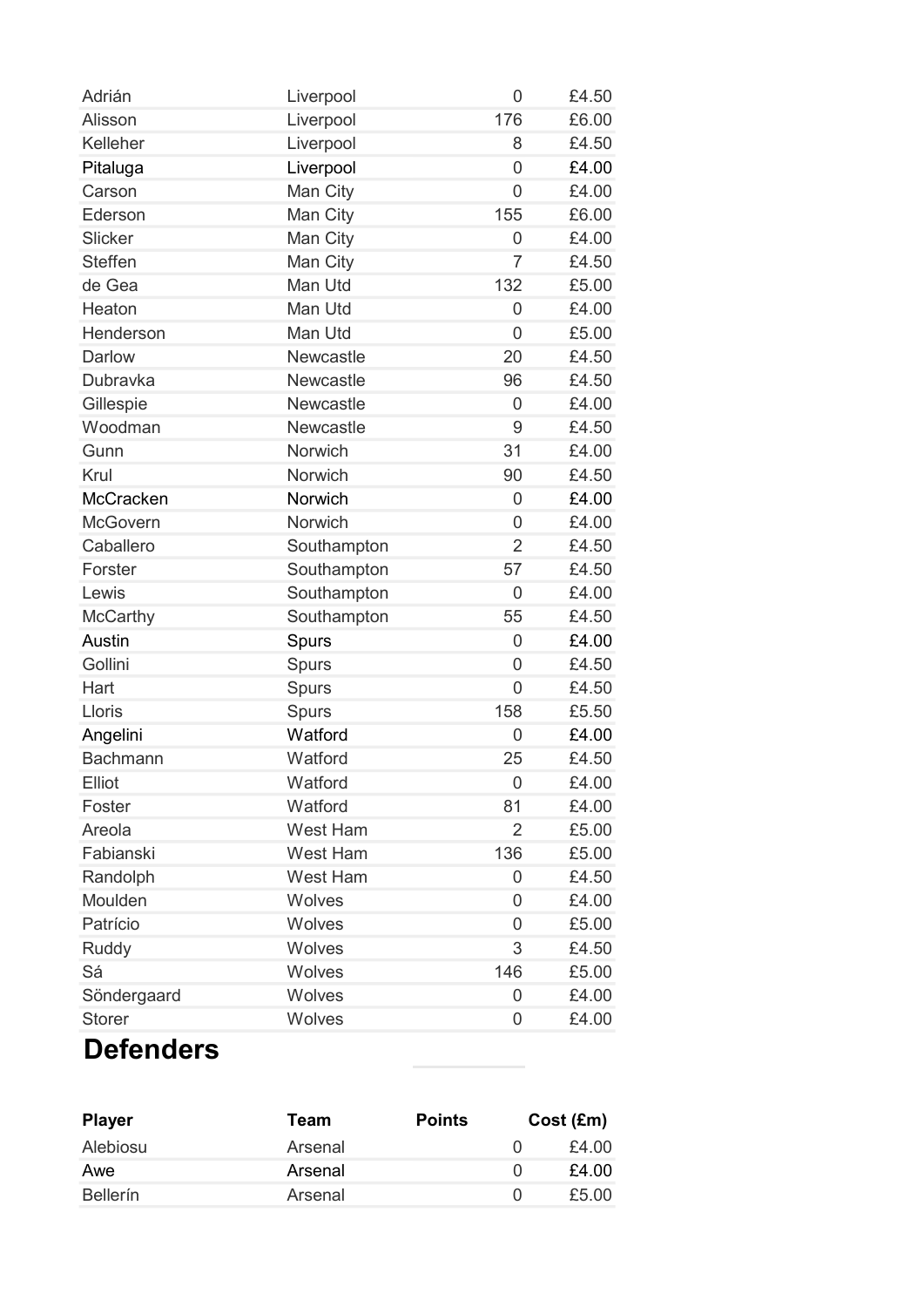| 146<br>Gabriel<br>£5.00<br>Arsenal<br>29<br>£4.50<br>Holding<br>Arsenal<br><b>Kirk</b><br>£4.00<br>Arsenal<br>0<br>Kolasinac<br>£4.50<br>Arsenal<br>$\overline{0}$<br>Marí<br>£4.50<br>Arsenal<br>1<br>£4.50<br>Arsenal<br>$\overline{0}$<br>Mavropanos<br>£4.00<br>Ogungbo<br>Arsenal<br>$\overline{0}$<br><b>Saliba</b><br>Arsenal<br>£4.50<br>$\overline{0}$<br>£4.00<br>Swanson<br>Arsenal<br>0<br>Arsenal<br>£4.50<br><b>Tavares</b><br>49<br>106<br><b>Tierney</b><br>Arsenal<br>£5.00<br>Tomiyasu<br>Arsenal<br>75<br>£4.50<br>White<br>Arsenal<br>107<br>£4.50<br><b>Aston Villa</b><br>0<br>£4.00<br>Bogarde<br>Cash<br><b>Aston Villa</b><br>147<br>£5.00<br>£4.50<br><b>Chambers</b><br><b>Aston Villa</b><br>42<br><b>Aston Villa</b><br>83<br>£5.50<br>Digne<br><b>Engels</b><br><b>Aston Villa</b><br>£4.50<br>0<br>Feeney<br><b>Aston Villa</b><br>£4.00<br>$\overline{0}$<br>Guilbert<br><b>Aston Villa</b><br>£4.50<br>0<br><b>Aston Villa</b><br>20<br>£4.50<br>Hause<br><b>Aston Villa</b><br>Hayden<br>0<br>£4.00<br>78<br>Konsa<br><b>Aston Villa</b><br>£5.00<br><b>Aston Villa</b><br>Mings<br>118<br>£5.00<br><b>Aston Villa</b><br>50<br>£5.00<br>Young<br><b>Brentford</b><br>81<br>Ajer<br>£4.50<br>Goode<br><b>Brentford</b><br>10<br>£4.00<br><b>Brentford</b><br>£4.50<br>108<br>Henry<br><b>Brentford</b><br>122<br>£4.50<br>Jansson<br>Jeanvier<br><b>Brentford</b><br>£4.00<br>$\overline{0}$<br>Pinnock<br><b>Brentford</b><br>90<br>£4.50<br><b>Brentford</b><br>41<br>Roerslev<br>£4.50<br><b>Brentford</b><br>22<br>£4.50<br>Sørensen<br><b>Brentford</b><br>1<br>£4.00<br><b>Stevens</b><br><b>Brentford</b><br>3<br>£4.50<br>Thompson<br><b>Brentford</b><br>18<br>Zanka<br>£4.50<br>Bernardo<br><b>Brighton</b><br>£4.00<br>$\overline{0}$<br>Cucurella<br>126<br><b>Brighton</b><br>£5.00<br>Duffy<br><b>Brighton</b><br>48<br>£4.00<br><b>Dunk</b><br><b>Brighton</b><br>92<br>£5.00<br>Karbownik<br>£4.00<br><b>Brighton</b><br>$\overline{0}$<br><b>Brighton</b><br>74<br>£4.50<br>Lamptey<br>Offiah<br>£4.00<br><b>Brighton</b><br>0<br><b>Roberts</b><br><b>Brighton</b><br>£4.00<br>0<br><b>Brighton</b><br>$\overline{0}$<br>£4.00<br><b>Turns</b><br><b>Brighton</b><br>Veltman<br>95<br>£4.50 | Cédric  | Arsenal         | 48 | £4.50 |
|-------------------------------------------------------------------------------------------------------------------------------------------------------------------------------------------------------------------------------------------------------------------------------------------------------------------------------------------------------------------------------------------------------------------------------------------------------------------------------------------------------------------------------------------------------------------------------------------------------------------------------------------------------------------------------------------------------------------------------------------------------------------------------------------------------------------------------------------------------------------------------------------------------------------------------------------------------------------------------------------------------------------------------------------------------------------------------------------------------------------------------------------------------------------------------------------------------------------------------------------------------------------------------------------------------------------------------------------------------------------------------------------------------------------------------------------------------------------------------------------------------------------------------------------------------------------------------------------------------------------------------------------------------------------------------------------------------------------------------------------------------------------------------------------------------------------------------------------------------------------------------------------------------------------------------------------------------------------------------------------------------------------------------------------------------------------------------------------------------------------------------------------------------------------------------------------------------------------------------------------------|---------|-----------------|----|-------|
|                                                                                                                                                                                                                                                                                                                                                                                                                                                                                                                                                                                                                                                                                                                                                                                                                                                                                                                                                                                                                                                                                                                                                                                                                                                                                                                                                                                                                                                                                                                                                                                                                                                                                                                                                                                                                                                                                                                                                                                                                                                                                                                                                                                                                                                 |         |                 |    |       |
|                                                                                                                                                                                                                                                                                                                                                                                                                                                                                                                                                                                                                                                                                                                                                                                                                                                                                                                                                                                                                                                                                                                                                                                                                                                                                                                                                                                                                                                                                                                                                                                                                                                                                                                                                                                                                                                                                                                                                                                                                                                                                                                                                                                                                                                 |         |                 |    |       |
|                                                                                                                                                                                                                                                                                                                                                                                                                                                                                                                                                                                                                                                                                                                                                                                                                                                                                                                                                                                                                                                                                                                                                                                                                                                                                                                                                                                                                                                                                                                                                                                                                                                                                                                                                                                                                                                                                                                                                                                                                                                                                                                                                                                                                                                 |         |                 |    |       |
|                                                                                                                                                                                                                                                                                                                                                                                                                                                                                                                                                                                                                                                                                                                                                                                                                                                                                                                                                                                                                                                                                                                                                                                                                                                                                                                                                                                                                                                                                                                                                                                                                                                                                                                                                                                                                                                                                                                                                                                                                                                                                                                                                                                                                                                 |         |                 |    |       |
|                                                                                                                                                                                                                                                                                                                                                                                                                                                                                                                                                                                                                                                                                                                                                                                                                                                                                                                                                                                                                                                                                                                                                                                                                                                                                                                                                                                                                                                                                                                                                                                                                                                                                                                                                                                                                                                                                                                                                                                                                                                                                                                                                                                                                                                 |         |                 |    |       |
|                                                                                                                                                                                                                                                                                                                                                                                                                                                                                                                                                                                                                                                                                                                                                                                                                                                                                                                                                                                                                                                                                                                                                                                                                                                                                                                                                                                                                                                                                                                                                                                                                                                                                                                                                                                                                                                                                                                                                                                                                                                                                                                                                                                                                                                 |         |                 |    |       |
|                                                                                                                                                                                                                                                                                                                                                                                                                                                                                                                                                                                                                                                                                                                                                                                                                                                                                                                                                                                                                                                                                                                                                                                                                                                                                                                                                                                                                                                                                                                                                                                                                                                                                                                                                                                                                                                                                                                                                                                                                                                                                                                                                                                                                                                 |         |                 |    |       |
|                                                                                                                                                                                                                                                                                                                                                                                                                                                                                                                                                                                                                                                                                                                                                                                                                                                                                                                                                                                                                                                                                                                                                                                                                                                                                                                                                                                                                                                                                                                                                                                                                                                                                                                                                                                                                                                                                                                                                                                                                                                                                                                                                                                                                                                 |         |                 |    |       |
|                                                                                                                                                                                                                                                                                                                                                                                                                                                                                                                                                                                                                                                                                                                                                                                                                                                                                                                                                                                                                                                                                                                                                                                                                                                                                                                                                                                                                                                                                                                                                                                                                                                                                                                                                                                                                                                                                                                                                                                                                                                                                                                                                                                                                                                 |         |                 |    |       |
|                                                                                                                                                                                                                                                                                                                                                                                                                                                                                                                                                                                                                                                                                                                                                                                                                                                                                                                                                                                                                                                                                                                                                                                                                                                                                                                                                                                                                                                                                                                                                                                                                                                                                                                                                                                                                                                                                                                                                                                                                                                                                                                                                                                                                                                 |         |                 |    |       |
|                                                                                                                                                                                                                                                                                                                                                                                                                                                                                                                                                                                                                                                                                                                                                                                                                                                                                                                                                                                                                                                                                                                                                                                                                                                                                                                                                                                                                                                                                                                                                                                                                                                                                                                                                                                                                                                                                                                                                                                                                                                                                                                                                                                                                                                 |         |                 |    |       |
|                                                                                                                                                                                                                                                                                                                                                                                                                                                                                                                                                                                                                                                                                                                                                                                                                                                                                                                                                                                                                                                                                                                                                                                                                                                                                                                                                                                                                                                                                                                                                                                                                                                                                                                                                                                                                                                                                                                                                                                                                                                                                                                                                                                                                                                 |         |                 |    |       |
|                                                                                                                                                                                                                                                                                                                                                                                                                                                                                                                                                                                                                                                                                                                                                                                                                                                                                                                                                                                                                                                                                                                                                                                                                                                                                                                                                                                                                                                                                                                                                                                                                                                                                                                                                                                                                                                                                                                                                                                                                                                                                                                                                                                                                                                 |         |                 |    |       |
|                                                                                                                                                                                                                                                                                                                                                                                                                                                                                                                                                                                                                                                                                                                                                                                                                                                                                                                                                                                                                                                                                                                                                                                                                                                                                                                                                                                                                                                                                                                                                                                                                                                                                                                                                                                                                                                                                                                                                                                                                                                                                                                                                                                                                                                 |         |                 |    |       |
|                                                                                                                                                                                                                                                                                                                                                                                                                                                                                                                                                                                                                                                                                                                                                                                                                                                                                                                                                                                                                                                                                                                                                                                                                                                                                                                                                                                                                                                                                                                                                                                                                                                                                                                                                                                                                                                                                                                                                                                                                                                                                                                                                                                                                                                 |         |                 |    |       |
|                                                                                                                                                                                                                                                                                                                                                                                                                                                                                                                                                                                                                                                                                                                                                                                                                                                                                                                                                                                                                                                                                                                                                                                                                                                                                                                                                                                                                                                                                                                                                                                                                                                                                                                                                                                                                                                                                                                                                                                                                                                                                                                                                                                                                                                 |         |                 |    |       |
|                                                                                                                                                                                                                                                                                                                                                                                                                                                                                                                                                                                                                                                                                                                                                                                                                                                                                                                                                                                                                                                                                                                                                                                                                                                                                                                                                                                                                                                                                                                                                                                                                                                                                                                                                                                                                                                                                                                                                                                                                                                                                                                                                                                                                                                 |         |                 |    |       |
|                                                                                                                                                                                                                                                                                                                                                                                                                                                                                                                                                                                                                                                                                                                                                                                                                                                                                                                                                                                                                                                                                                                                                                                                                                                                                                                                                                                                                                                                                                                                                                                                                                                                                                                                                                                                                                                                                                                                                                                                                                                                                                                                                                                                                                                 |         |                 |    |       |
|                                                                                                                                                                                                                                                                                                                                                                                                                                                                                                                                                                                                                                                                                                                                                                                                                                                                                                                                                                                                                                                                                                                                                                                                                                                                                                                                                                                                                                                                                                                                                                                                                                                                                                                                                                                                                                                                                                                                                                                                                                                                                                                                                                                                                                                 |         |                 |    |       |
|                                                                                                                                                                                                                                                                                                                                                                                                                                                                                                                                                                                                                                                                                                                                                                                                                                                                                                                                                                                                                                                                                                                                                                                                                                                                                                                                                                                                                                                                                                                                                                                                                                                                                                                                                                                                                                                                                                                                                                                                                                                                                                                                                                                                                                                 |         |                 |    |       |
|                                                                                                                                                                                                                                                                                                                                                                                                                                                                                                                                                                                                                                                                                                                                                                                                                                                                                                                                                                                                                                                                                                                                                                                                                                                                                                                                                                                                                                                                                                                                                                                                                                                                                                                                                                                                                                                                                                                                                                                                                                                                                                                                                                                                                                                 |         |                 |    |       |
|                                                                                                                                                                                                                                                                                                                                                                                                                                                                                                                                                                                                                                                                                                                                                                                                                                                                                                                                                                                                                                                                                                                                                                                                                                                                                                                                                                                                                                                                                                                                                                                                                                                                                                                                                                                                                                                                                                                                                                                                                                                                                                                                                                                                                                                 |         |                 |    |       |
|                                                                                                                                                                                                                                                                                                                                                                                                                                                                                                                                                                                                                                                                                                                                                                                                                                                                                                                                                                                                                                                                                                                                                                                                                                                                                                                                                                                                                                                                                                                                                                                                                                                                                                                                                                                                                                                                                                                                                                                                                                                                                                                                                                                                                                                 |         |                 |    |       |
|                                                                                                                                                                                                                                                                                                                                                                                                                                                                                                                                                                                                                                                                                                                                                                                                                                                                                                                                                                                                                                                                                                                                                                                                                                                                                                                                                                                                                                                                                                                                                                                                                                                                                                                                                                                                                                                                                                                                                                                                                                                                                                                                                                                                                                                 |         |                 |    |       |
|                                                                                                                                                                                                                                                                                                                                                                                                                                                                                                                                                                                                                                                                                                                                                                                                                                                                                                                                                                                                                                                                                                                                                                                                                                                                                                                                                                                                                                                                                                                                                                                                                                                                                                                                                                                                                                                                                                                                                                                                                                                                                                                                                                                                                                                 |         |                 |    |       |
|                                                                                                                                                                                                                                                                                                                                                                                                                                                                                                                                                                                                                                                                                                                                                                                                                                                                                                                                                                                                                                                                                                                                                                                                                                                                                                                                                                                                                                                                                                                                                                                                                                                                                                                                                                                                                                                                                                                                                                                                                                                                                                                                                                                                                                                 |         |                 |    |       |
|                                                                                                                                                                                                                                                                                                                                                                                                                                                                                                                                                                                                                                                                                                                                                                                                                                                                                                                                                                                                                                                                                                                                                                                                                                                                                                                                                                                                                                                                                                                                                                                                                                                                                                                                                                                                                                                                                                                                                                                                                                                                                                                                                                                                                                                 |         |                 |    |       |
|                                                                                                                                                                                                                                                                                                                                                                                                                                                                                                                                                                                                                                                                                                                                                                                                                                                                                                                                                                                                                                                                                                                                                                                                                                                                                                                                                                                                                                                                                                                                                                                                                                                                                                                                                                                                                                                                                                                                                                                                                                                                                                                                                                                                                                                 |         |                 |    |       |
|                                                                                                                                                                                                                                                                                                                                                                                                                                                                                                                                                                                                                                                                                                                                                                                                                                                                                                                                                                                                                                                                                                                                                                                                                                                                                                                                                                                                                                                                                                                                                                                                                                                                                                                                                                                                                                                                                                                                                                                                                                                                                                                                                                                                                                                 |         |                 |    |       |
|                                                                                                                                                                                                                                                                                                                                                                                                                                                                                                                                                                                                                                                                                                                                                                                                                                                                                                                                                                                                                                                                                                                                                                                                                                                                                                                                                                                                                                                                                                                                                                                                                                                                                                                                                                                                                                                                                                                                                                                                                                                                                                                                                                                                                                                 |         |                 |    |       |
|                                                                                                                                                                                                                                                                                                                                                                                                                                                                                                                                                                                                                                                                                                                                                                                                                                                                                                                                                                                                                                                                                                                                                                                                                                                                                                                                                                                                                                                                                                                                                                                                                                                                                                                                                                                                                                                                                                                                                                                                                                                                                                                                                                                                                                                 |         |                 |    |       |
|                                                                                                                                                                                                                                                                                                                                                                                                                                                                                                                                                                                                                                                                                                                                                                                                                                                                                                                                                                                                                                                                                                                                                                                                                                                                                                                                                                                                                                                                                                                                                                                                                                                                                                                                                                                                                                                                                                                                                                                                                                                                                                                                                                                                                                                 |         |                 |    |       |
|                                                                                                                                                                                                                                                                                                                                                                                                                                                                                                                                                                                                                                                                                                                                                                                                                                                                                                                                                                                                                                                                                                                                                                                                                                                                                                                                                                                                                                                                                                                                                                                                                                                                                                                                                                                                                                                                                                                                                                                                                                                                                                                                                                                                                                                 |         |                 |    |       |
|                                                                                                                                                                                                                                                                                                                                                                                                                                                                                                                                                                                                                                                                                                                                                                                                                                                                                                                                                                                                                                                                                                                                                                                                                                                                                                                                                                                                                                                                                                                                                                                                                                                                                                                                                                                                                                                                                                                                                                                                                                                                                                                                                                                                                                                 |         |                 |    |       |
|                                                                                                                                                                                                                                                                                                                                                                                                                                                                                                                                                                                                                                                                                                                                                                                                                                                                                                                                                                                                                                                                                                                                                                                                                                                                                                                                                                                                                                                                                                                                                                                                                                                                                                                                                                                                                                                                                                                                                                                                                                                                                                                                                                                                                                                 |         |                 |    |       |
|                                                                                                                                                                                                                                                                                                                                                                                                                                                                                                                                                                                                                                                                                                                                                                                                                                                                                                                                                                                                                                                                                                                                                                                                                                                                                                                                                                                                                                                                                                                                                                                                                                                                                                                                                                                                                                                                                                                                                                                                                                                                                                                                                                                                                                                 |         |                 |    |       |
|                                                                                                                                                                                                                                                                                                                                                                                                                                                                                                                                                                                                                                                                                                                                                                                                                                                                                                                                                                                                                                                                                                                                                                                                                                                                                                                                                                                                                                                                                                                                                                                                                                                                                                                                                                                                                                                                                                                                                                                                                                                                                                                                                                                                                                                 |         |                 |    |       |
|                                                                                                                                                                                                                                                                                                                                                                                                                                                                                                                                                                                                                                                                                                                                                                                                                                                                                                                                                                                                                                                                                                                                                                                                                                                                                                                                                                                                                                                                                                                                                                                                                                                                                                                                                                                                                                                                                                                                                                                                                                                                                                                                                                                                                                                 |         |                 |    |       |
|                                                                                                                                                                                                                                                                                                                                                                                                                                                                                                                                                                                                                                                                                                                                                                                                                                                                                                                                                                                                                                                                                                                                                                                                                                                                                                                                                                                                                                                                                                                                                                                                                                                                                                                                                                                                                                                                                                                                                                                                                                                                                                                                                                                                                                                 |         |                 |    |       |
|                                                                                                                                                                                                                                                                                                                                                                                                                                                                                                                                                                                                                                                                                                                                                                                                                                                                                                                                                                                                                                                                                                                                                                                                                                                                                                                                                                                                                                                                                                                                                                                                                                                                                                                                                                                                                                                                                                                                                                                                                                                                                                                                                                                                                                                 |         |                 |    |       |
|                                                                                                                                                                                                                                                                                                                                                                                                                                                                                                                                                                                                                                                                                                                                                                                                                                                                                                                                                                                                                                                                                                                                                                                                                                                                                                                                                                                                                                                                                                                                                                                                                                                                                                                                                                                                                                                                                                                                                                                                                                                                                                                                                                                                                                                 |         |                 |    |       |
|                                                                                                                                                                                                                                                                                                                                                                                                                                                                                                                                                                                                                                                                                                                                                                                                                                                                                                                                                                                                                                                                                                                                                                                                                                                                                                                                                                                                                                                                                                                                                                                                                                                                                                                                                                                                                                                                                                                                                                                                                                                                                                                                                                                                                                                 |         |                 |    |       |
|                                                                                                                                                                                                                                                                                                                                                                                                                                                                                                                                                                                                                                                                                                                                                                                                                                                                                                                                                                                                                                                                                                                                                                                                                                                                                                                                                                                                                                                                                                                                                                                                                                                                                                                                                                                                                                                                                                                                                                                                                                                                                                                                                                                                                                                 |         |                 |    |       |
|                                                                                                                                                                                                                                                                                                                                                                                                                                                                                                                                                                                                                                                                                                                                                                                                                                                                                                                                                                                                                                                                                                                                                                                                                                                                                                                                                                                                                                                                                                                                                                                                                                                                                                                                                                                                                                                                                                                                                                                                                                                                                                                                                                                                                                                 |         |                 |    |       |
|                                                                                                                                                                                                                                                                                                                                                                                                                                                                                                                                                                                                                                                                                                                                                                                                                                                                                                                                                                                                                                                                                                                                                                                                                                                                                                                                                                                                                                                                                                                                                                                                                                                                                                                                                                                                                                                                                                                                                                                                                                                                                                                                                                                                                                                 |         |                 |    |       |
|                                                                                                                                                                                                                                                                                                                                                                                                                                                                                                                                                                                                                                                                                                                                                                                                                                                                                                                                                                                                                                                                                                                                                                                                                                                                                                                                                                                                                                                                                                                                                                                                                                                                                                                                                                                                                                                                                                                                                                                                                                                                                                                                                                                                                                                 |         |                 |    |       |
|                                                                                                                                                                                                                                                                                                                                                                                                                                                                                                                                                                                                                                                                                                                                                                                                                                                                                                                                                                                                                                                                                                                                                                                                                                                                                                                                                                                                                                                                                                                                                                                                                                                                                                                                                                                                                                                                                                                                                                                                                                                                                                                                                                                                                                                 | Webster | <b>Brighton</b> | 59 | £4.50 |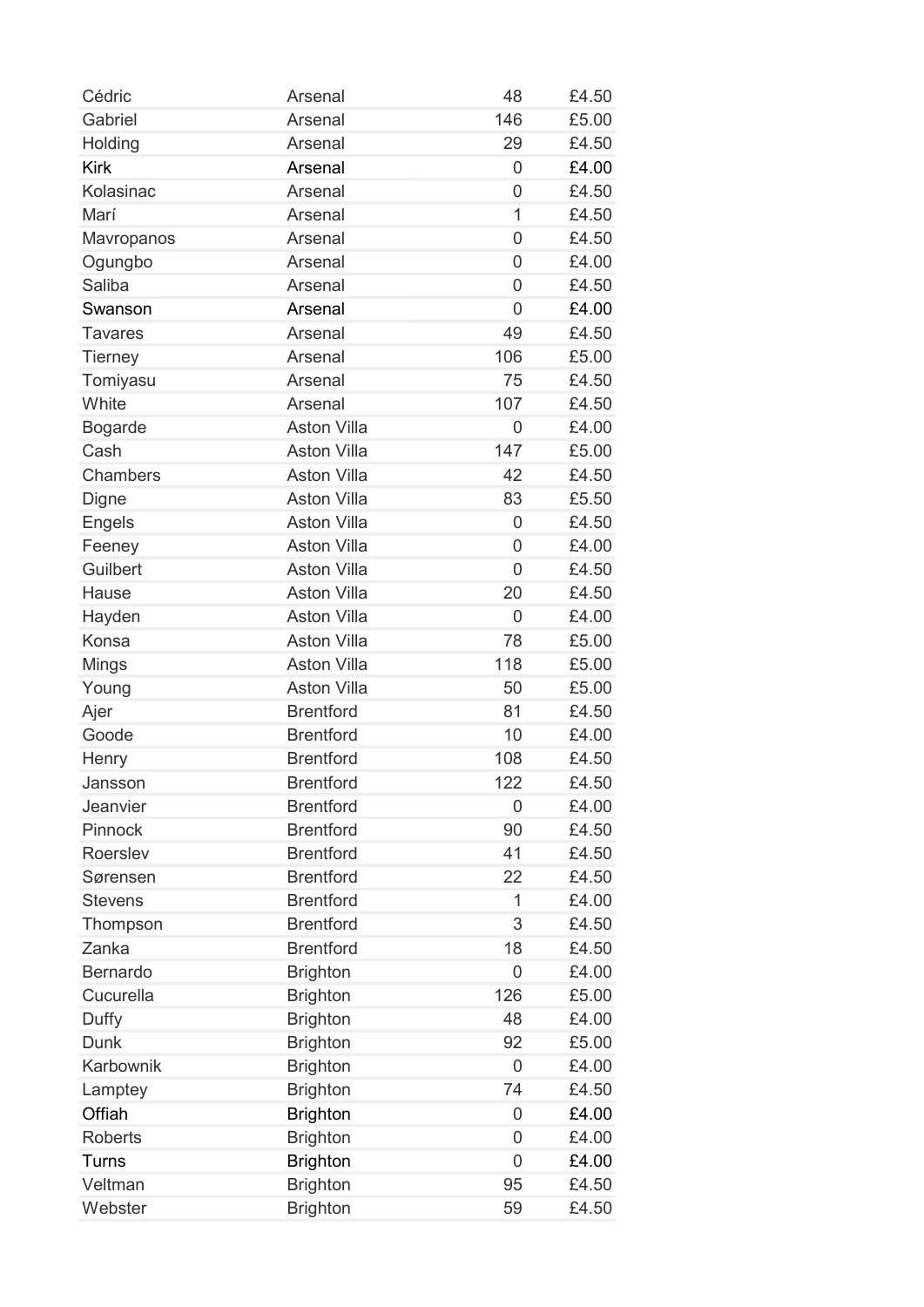| <b>Bardsley</b>    | <b>Burnley</b>        | 0           | £4.00 |
|--------------------|-----------------------|-------------|-------|
| Collins            | <b>Burnley</b>        | 55          | £4.50 |
| Dodgson            | <b>Burnley</b>        | 0           | £4.00 |
| Long               | <b>Burnley</b>        | 7           | £4.00 |
| Lowton             | <b>Burnley</b>        | 65          | £4.50 |
| Mee                | <b>Burnley</b>        | 74          | £5.00 |
| <b>Pieters</b>     | <b>Burnley</b>        | 37          | £4.50 |
| <b>Roberts</b>     | <b>Burnley</b>        | 69          | £4.50 |
| <b>Tarkowski</b>   | <b>Burnley</b>        | 83          | £5.00 |
| <b>Taylor</b>      | <b>Burnley</b>        | 78          | £4.50 |
| Thomas             | <b>Burnley</b>        | 0           | £4.00 |
| Alonso             | Chelsea               | 128         | £5.50 |
| Ampadu             | Chelsea               | 0           | £4.50 |
| Azpilicueta        | Chelsea               | 87          | £6.00 |
| Chalobah           | Chelsea               | 99          | £5.00 |
| Chilwell           | Chelsea               | 55          | £6.00 |
| Christensen        | Chelsea               | 69          | £5.00 |
| Emerson            | Chelsea               | 1           | £4.50 |
| James              | Chelsea               | 141         | £5.50 |
| Kenedy             | Chelsea               | 4           | £4.50 |
| Rüdiger            | Chelsea               | 150         | £5.50 |
| Sarr               | Chelsea               | 30          | £5.00 |
| Thiago Silva       | Chelsea               | 130         | £5.50 |
| Adaramola          | <b>Crystal Palace</b> | 0           | £4.00 |
| Andersen           | <b>Crystal Palace</b> | 124         | £4.50 |
| Clyne              | <b>Crystal Palace</b> | 59          | £4.50 |
| Ferguson           | <b>Crystal Palace</b> | 1           | £4.50 |
| Guéhi              | <b>Crystal Palace</b> | 123         | £4.50 |
| Hannam             | <b>Crystal Palace</b> | 0           | £4.00 |
| Jach               | <b>Crystal Palace</b> | $\mathbf 0$ | £4.50 |
| Kelly              | <b>Crystal Palace</b> | 0           | £4.00 |
| Kouyaté            | <b>Crystal Palace</b> | 77          | £4.50 |
| <b>Mitchell</b>    | <b>Crystal Palace</b> | 109         | £4.50 |
| <b>Tomkins</b>     | <b>Crystal Palace</b> | 17          | £4.50 |
| Ward               | <b>Crystal Palace</b> | 73          | £4.50 |
| <b>Branthwaite</b> | Everton               | 7           | £4.00 |
| Coleman            | Everton               | 79          | £5.00 |
| Godfrey            | Everton               | 45          | £5.00 |
| Holgate            | Everton               | 62          | £4.50 |
| Keane              | Everton               | 102         | £5.00 |
| Kenny              | Everton               | 21          | £4.50 |
| Mina               | Everton               | 24          | £5.00 |
| Mykolenko          | Everton               | 42          | £5.00 |
| Nkounkou           | Everton               | 0           | £4.00 |
| Patterson          | Everton               | 0           | £4.50 |
| Welch              | Everton               | 0           | £4.00 |
| Ayling             | Leeds                 | 55          | £4.50 |
| Cooper             | Leeds                 | 60          | £4.50 |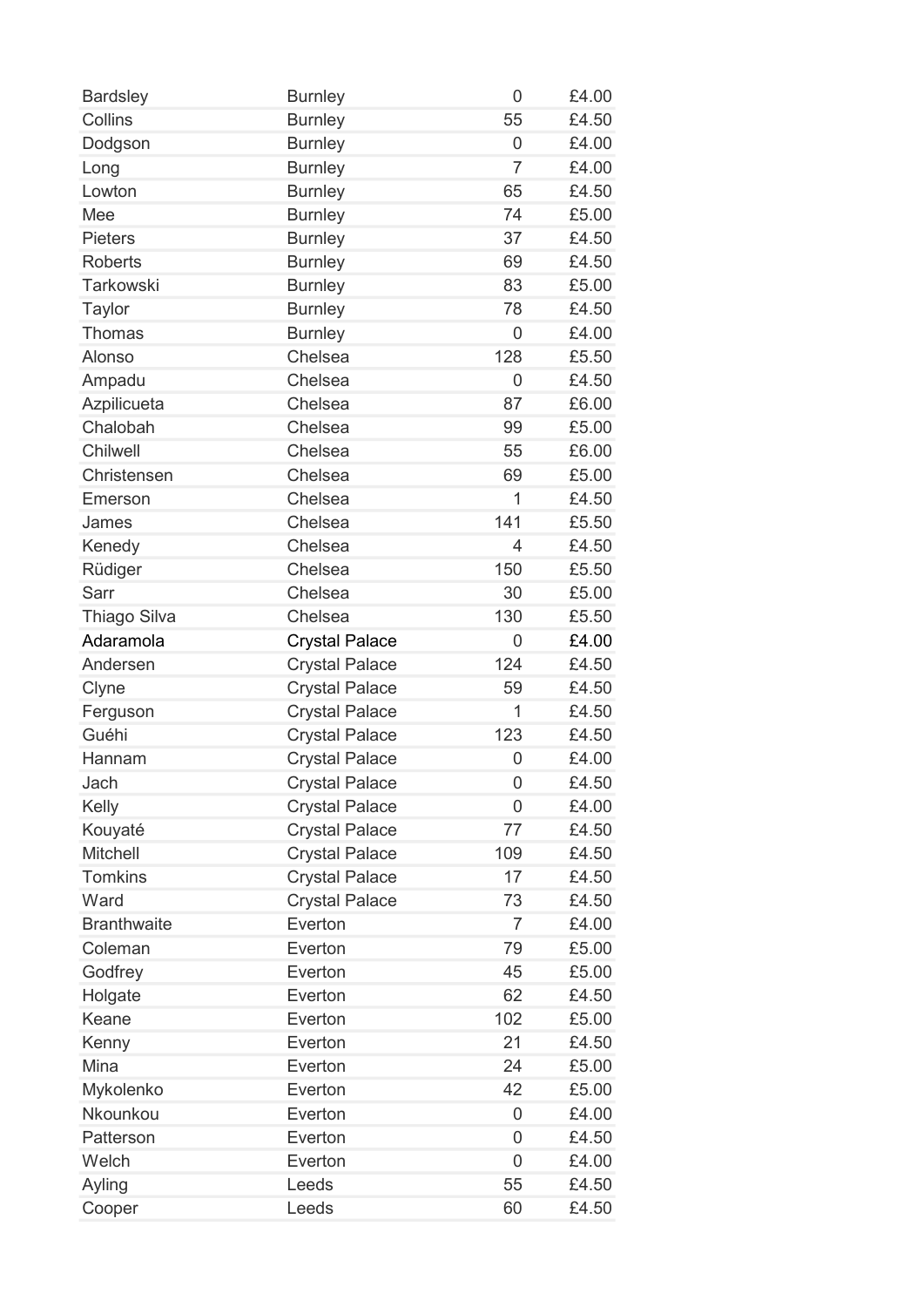| <b>Cresswell</b> | Leeds     | 4              | £4.00 |
|------------------|-----------|----------------|-------|
| <b>Drameh</b>    | Leeds     | $\overline{0}$ | £4.00 |
| Firpo            | Leeds     | 22             | £5.00 |
| Hjelde           | Leeds     | $\overline{2}$ | £4.00 |
| Koch             | Leeds     | 23             | £4.50 |
| Llorente         | Leeds     | 77             | £4.50 |
| Moore            | Leeds     | $\overline{0}$ | £4.00 |
| Struijk          | Leeds     | 35             | £4.50 |
| Amartey          | Leicester | 55             | £4.00 |
| <b>Bertrand</b>  | Leicester | 4              | £5.00 |
| Castagne         | Leicester | 75             | £5.50 |
| Daley-Campbell   | Leicester | 0              | £4.00 |
| Evans            | Leicester | 39             | £5.50 |
| Fofana           | Leicester | 17             | £4.50 |
| <b>Justin</b>    | Leicester | 29             | £5.00 |
| Nelson           | Leicester | $\overline{0}$ | £4.00 |
| Pereira          | Leicester | 35             | £5.50 |
| Söyüncü          | Leicester | 66             | £5.00 |
| <b>Thomas</b>    | Leicester | 50             | £4.50 |
| Vestergaard      | Leicester | 11             | £5.00 |
| Alexander-Arnold | Liverpool | 208            | £7.50 |
| <b>Beck</b>      | Liverpool | $\overline{0}$ | £4.00 |
| <b>Bradley</b>   | Liverpool | $\overline{0}$ | £4.00 |
| <b>Davies</b>    | Liverpool | $\overline{0}$ | £4.00 |
| Gomez            | Liverpool | 22             | £5.00 |
| Konaté           | Liverpool | 33             | £5.50 |
| Matip            | Liverpool | 170            | £5.00 |
| N.Williams       | Liverpool | 4              | £4.00 |
| Phillips         | Liverpool | 0              | £4.50 |
| Quansah          | Liverpool | $\overline{0}$ | £4.00 |
| R.Williams       | Liverpool | 0              | £4.50 |
| Robertson        | Liverpool | 186            | £7.00 |
| <b>Tsimikas</b>  | Liverpool | 42             | £4.00 |
| van Dijk         | Liverpool | 183            | £6.50 |
| Aké              | Man City  | 54             | £5.00 |
| Cancelo          | Man City  | 201            | £6.00 |
| <b>Dias</b>      | Man City  | 141            | £6.00 |
| Egan-Riley       | Man City  | 1              | £4.00 |
| Laporte          | Man City  | 160            | £5.50 |
| Mbete            | Man City  | 0              | £4.00 |
| Mendy            | Man City  | 3              | £5.50 |
| <b>Stones</b>    | Man City  | 70             | £5.50 |
| Walker           | Man City  | 85             | £5.50 |
| Wilson-Esbrand   | Man City  | 0              | £4.00 |
| Zinchenko        | Man City  | 59             | £5.50 |
| Álvaro Fernández | Man Utd   | 0              | £4.00 |
| <b>Bailly</b>    | Man Utd   | $\overline{2}$ | £5.00 |
| Dalot            | Man Utd   | 54             | £4.50 |
|                  |           |                |       |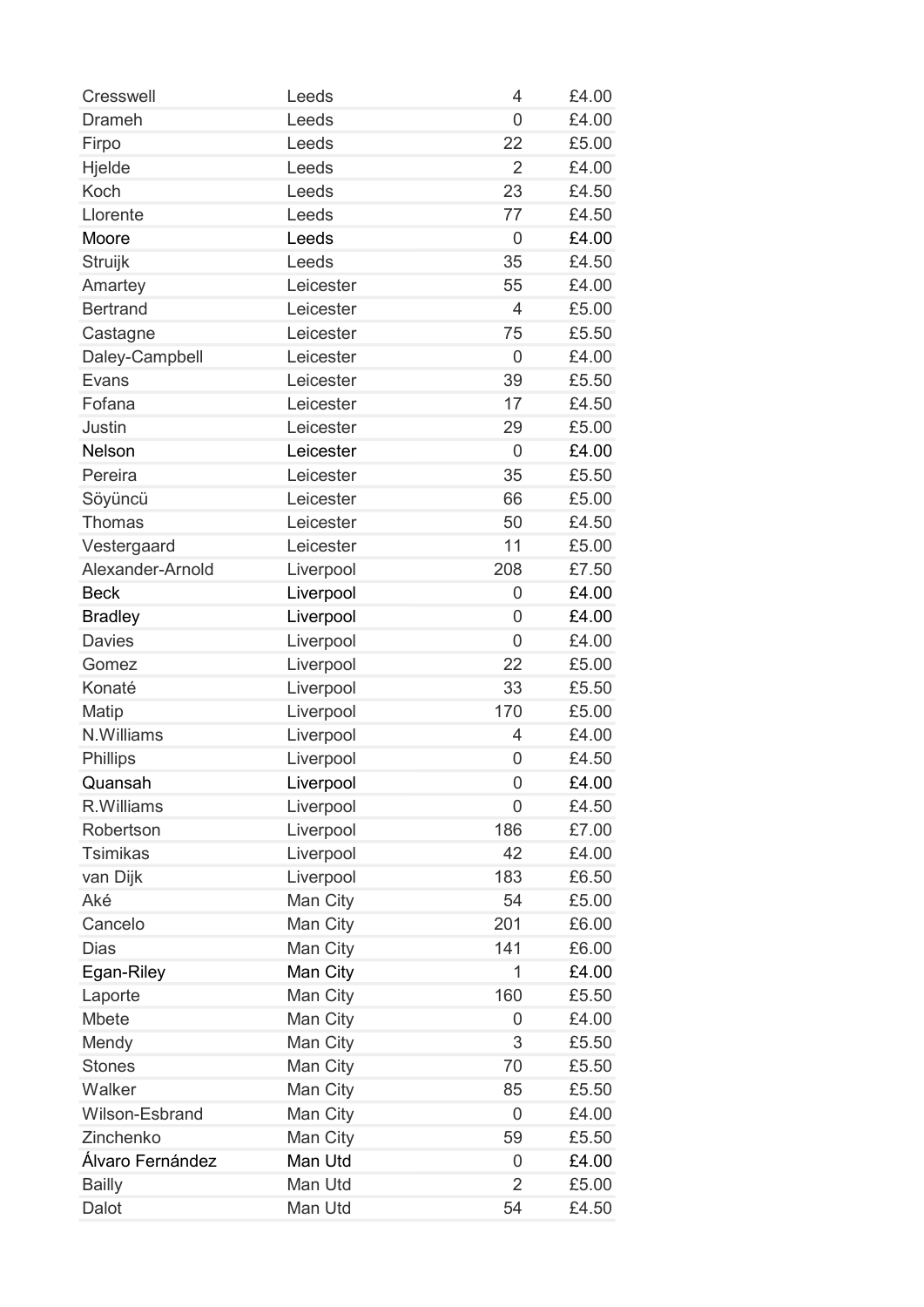| Jones                | Man Utd      | 4              | £4.50 |
|----------------------|--------------|----------------|-------|
| Lindelöf             | Man Utd      | 66             | £5.00 |
| Maguire              | Man Utd      | 69             | £5.50 |
| Shaw                 | Man Utd      | 46             | £5.50 |
| <b>Telles</b>        | Man Utd      | 67             | £5.00 |
| Tuanzebe             | Man Utd      | 14             | £4.50 |
| Varane               | Man Utd      | 75             | £5.50 |
| Wan-Bissaka          | Man Utd      | 41             | £5.50 |
| <b>Burn</b>          | Newcastle    | 92             | £4.50 |
| <b>Clark</b>         | Newcastle    | 14             | £4.50 |
| <b>Dummett</b>       | Newcastle    | $\overline{7}$ | £4.50 |
| Fernández            | Newcastle    | 11             | £4.50 |
| <b>Krafth</b>        | Newcastle    | 58             | £4.50 |
| Lascelles            | Newcastle    | 47             | £4.50 |
| Lewis                | Newcastle    | 10             | £4.50 |
| Manquillo            | Newcastle    | 38             | £4.00 |
| <b>Ritchie</b>       | Newcastle    | 20             | £5.00 |
| Schär                | Newcastle    | 88             | £4.50 |
| <b>Targett</b>       | Newcastle    | 101            | £5.00 |
| <b>Trippier</b>      | Newcastle    | 28             | £5.00 |
| Aarons               | Norwich      | 55             | £4.50 |
| <b>Byram</b>         | Norwich      | 20             | £4.50 |
| Giannoulis           | Norwich      | 39             | £4.50 |
| Gibson               | Norwich      | 53             | £4.50 |
| Hanley               | Norwich      | 71             | £4.50 |
| <b>Kabak</b>         | Norwich      | 18             | £4.50 |
| Mumba                | Norwich      | 0              | £4.00 |
| Omobamidele          | Norwich      | 14             | £4.00 |
| Sørensen             | Norwich      | 9              | £4.50 |
| Tomkinson            | Norwich      | $\overline{0}$ | £4.00 |
| Williams             | Norwich      | 36             | £4.00 |
| Zimmermann           | Norwich      | 0              | £4.50 |
| <b>Bednarek</b>      | Southampton  | 94             | £4.50 |
| Livramento           | Southampton  | 80             | £4.00 |
| Lyanco               | Southampton  | 19             | £4.50 |
| Perraud              | Southampton  | 38             | £5.00 |
| Salisu               | Southampton  | 58             | £4.50 |
| Simeu                | Southampton  | 0              | £4.00 |
| Small                | Southampton  | 0              | £4.00 |
| <b>Stephens</b>      | Southampton  | 12             | £4.50 |
| Valery               | Southampton  | 9              | £4.00 |
| <b>Walker-Peters</b> |              | 82             | £5.00 |
| Alderweireld         | Southampton  |                |       |
|                      | <b>Spurs</b> | 0              | £5.00 |
| Aurier               | <b>Spurs</b> | $\overline{0}$ | £5.00 |
| <b>Davies</b>        | <b>Spurs</b> | 105            | £4.50 |
| <b>Dier</b>          | Spurs        | 132            | £4.50 |
| <b>Doherty</b>       | <b>Spurs</b> | 67             | £5.00 |
| <b>Emerson Royal</b> | <b>Spurs</b> | 102            | £5.00 |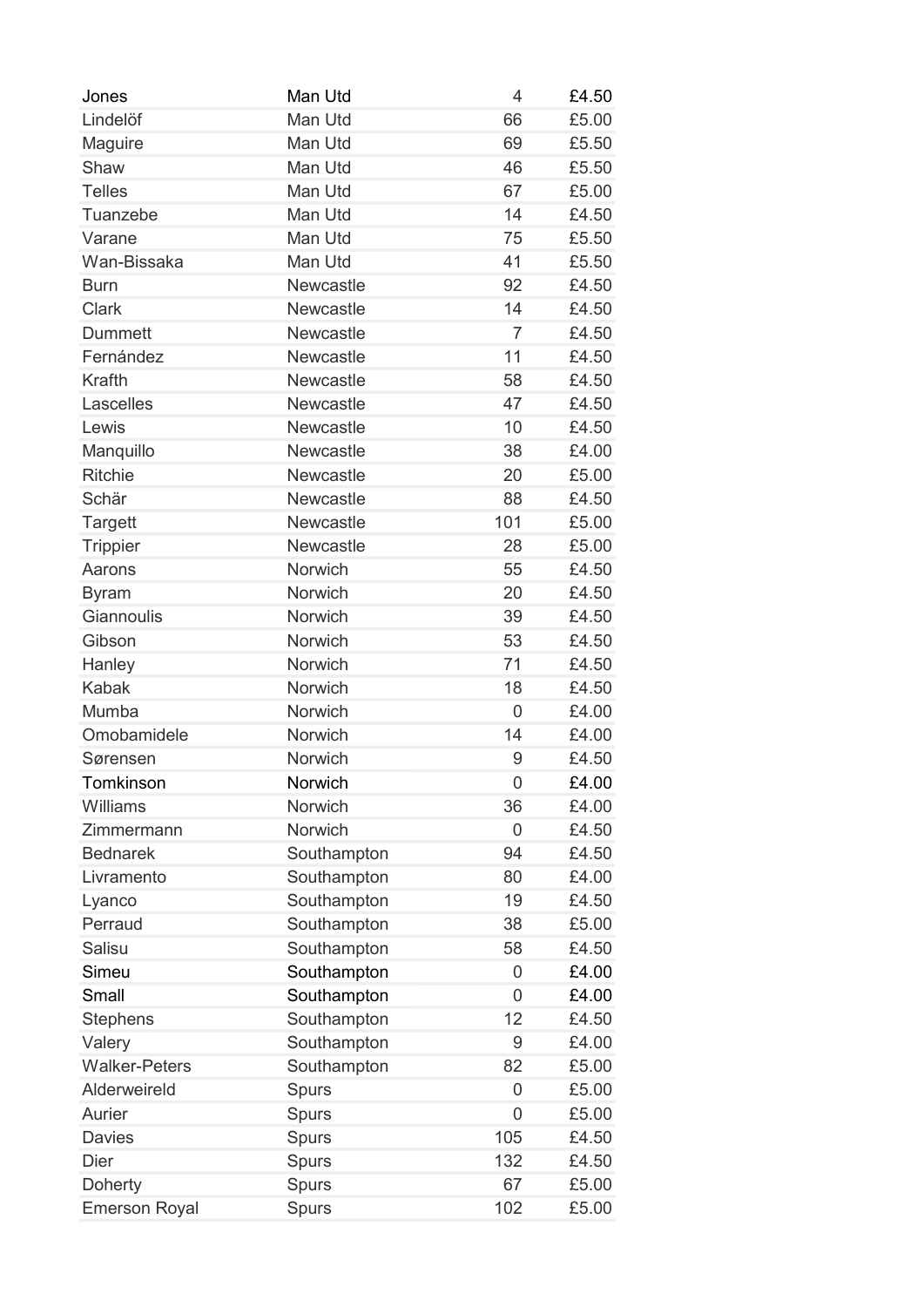| Lavinier         | <b>Spurs</b>    | 0              | £4.00 |
|------------------|-----------------|----------------|-------|
| Omole            | Spurs           | 0              | £4.00 |
| Reguilón         | Spurs           | 104            | £5.00 |
| Rodon            | Spurs           | 3              | £4.50 |
| Romero           | Spurs           | 63             | £5.00 |
| Sánchez          | Spurs           | 93             | £4.50 |
| Sessegnon        | Spurs           | 56             | £4.50 |
| Tanganga         | <b>Spurs</b>    | 29             | £4.50 |
| Cathcart         | Watford         | 50             | £4.50 |
| Femenía          | Watford         | 53             | £4.50 |
| Kabasele         | Watford         | 21             | £4.50 |
| Kamara           | Watford         | 38             | £4.50 |
| <b>Masina</b>    | Watford         | 25             | £4.50 |
| <b>Morris</b>    | Watford         | 0              | £4.00 |
| Navarro          | Watford         | 0              | £4.00 |
| Ngakia           | Watford         | 28             | £4.50 |
| Nkoulou          | Watford         | 5              | £4.50 |
| Pollock          | Watford         | 0              | £4.00 |
| Rose             | Watford         | $\overline{7}$ | £4.50 |
| Samir            | Watford         | 36             | £4.50 |
| Sierralta        | Watford         | 5              | £4.50 |
| Troost-Ekong     | Watford         | 18             | £4.50 |
| Wilmot           | Watford         | 0              | £4.50 |
| Alese            | West Ham        | $\overline{0}$ | £4.00 |
|                  | <b>West Ham</b> |                |       |
| <b>Alves</b>     |                 | 0              | £4.00 |
| Ashby            | <b>West Ham</b> | 1              | £4.00 |
| <b>Baptiste</b>  | <b>West Ham</b> | $\mathbf 0$    | £4.00 |
| Coufal           | <b>West Ham</b> | 70             | £5.00 |
| <b>Cresswell</b> | <b>West Ham</b> | 115            | £5.50 |
| Dawson           | West Ham        | 90             | £5.00 |
| Diop             | West Ham        | 30             | £4.50 |
| Ekwah            | <b>West Ham</b> | 0              | £4.00 |
| Fredericks       | West Ham        | $\overline{7}$ | £4.50 |
| Johnson          | <b>West Ham</b> | 48             | £4.00 |
| Masuaku          | <b>West Ham</b> | 29             | £4.50 |
| Ogbonna          | West Ham        | 40             | £5.00 |
| Reid             | West Ham        | 0              | £4.00 |
| Zouma            | <b>West Ham</b> | 66             | £5.40 |
| <b>Ait Nouri</b> | <b>Wolves</b>   | 87             | £4.50 |
| <b>Boly</b>      | <b>Wolves</b>   | 17             | £5.00 |
| <b>Bueno</b>     | <b>Wolves</b>   | 0              | £4.00 |
| Coady            | Wolves          | 138            | £4.50 |
| Hoever           | Wolves          | 14             | £4.00 |
| Jonny            | <b>Wolves</b>   | 38             | £4.50 |
| Kilman           | Wolves          | 106            | £4.50 |
| Marçal           | Wolves          | 67             | £4.50 |
| <b>Marques</b>   | Wolves          | 0              | £4.00 |
| Mosquera         | Wolves          | 0              | £4.50 |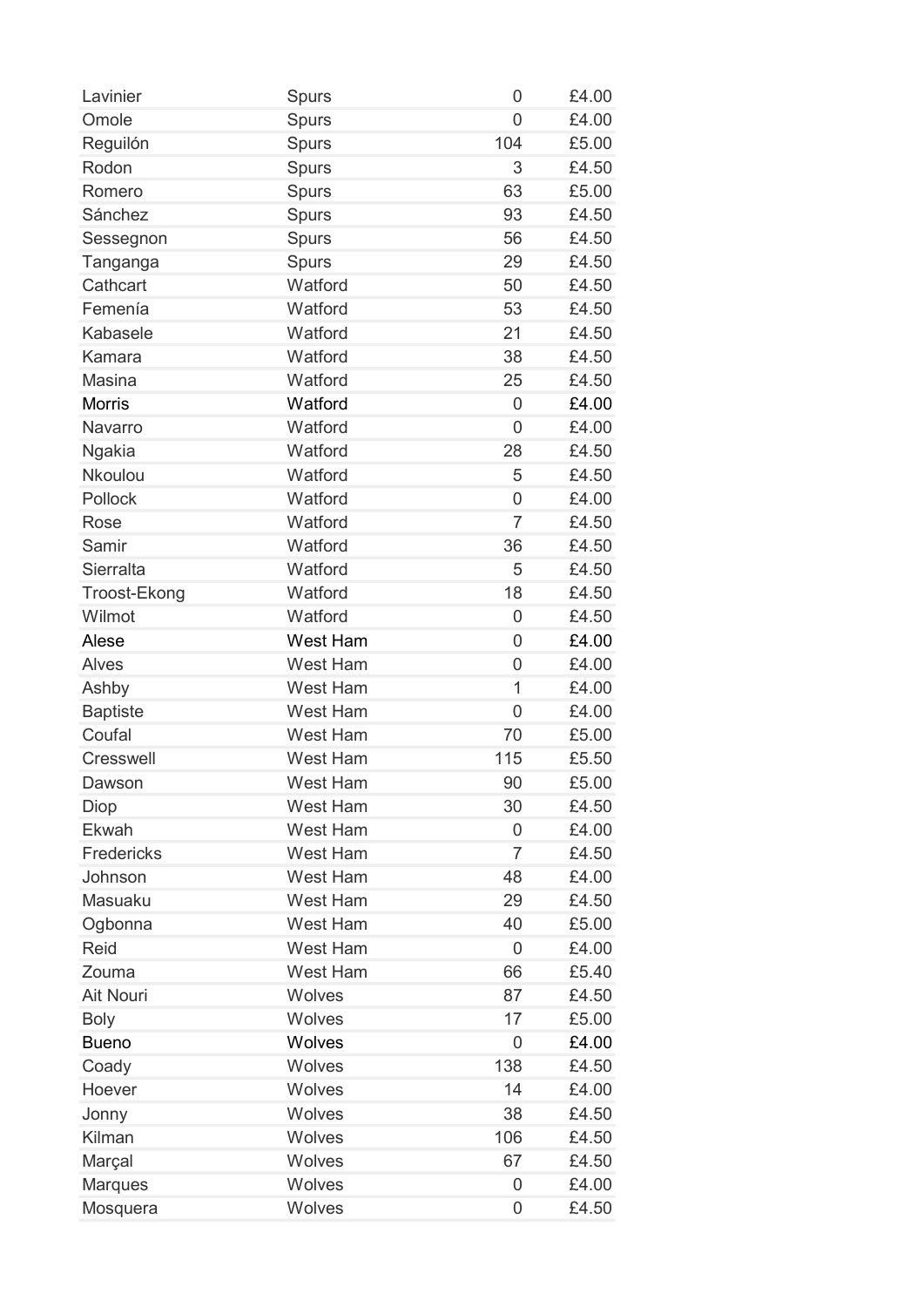| Saïss              | Wolves | 109 | £5.00 |
|--------------------|--------|-----|-------|
| Sanderson          | Wolves |     | £4.00 |
| Semedo             | Wolves | 94  | £5.00 |
| Toti               | Wolves | 6   | £4.50 |
| <b>Midfielders</b> |        |     |       |

and the

| <b>Player</b>         | <b>Team</b>        | <b>Points</b> | Cost (Em) |
|-----------------------|--------------------|---------------|-----------|
| Azeez                 | Arsenal            | 0             | £4.50     |
| Elneny                | Arsenal            | 27            | £4.50     |
| <b>Flores</b>         | Arsenal            | 0             | £4.50     |
| Guendouzi             | Arsenal            | 0             | £4.50     |
| Hutchinson            | Arsenal            | 0             | £4.50     |
| <b>Maitland-Niles</b> | Arsenal            | 12            | £5.50     |
| Martinelli            | Arsenal            | 110           | £5.50     |
| Nelson                | Arsenal            | 1             | £5.00     |
| Ødegaard              | Arsenal            | 131           | £5.50     |
| <b>Oulad M'hand</b>   | Arsenal            | 0             | £4.50     |
| Partey                | Arsenal            | 71            | £5.00     |
| Patino                | Arsenal            | 0             | £4.50     |
| Pépé                  | Arsenal            | 45            | £7.50     |
| Saka                  | Arsenal            | 179           | £6.50     |
| Sambi Lokonga         | Arsenal            | 32            | £5.00     |
| <b>Smith Rowe</b>     | Arsenal            | 125           | £5.50     |
| Torreira              | Arsenal            | 0             | £4.50     |
| Willian               | Arsenal            | 0             | £6.50     |
| <b>Xhaka</b>          | Arsenal            | 60            | £5.00     |
| <b>Bailey</b>         | <b>Aston Villa</b> | 37            | £6.50     |
| <b>Buendía</b>        | <b>Aston Villa</b> | 107           | £6.50     |
| Chrisene              | <b>Aston Villa</b> | 0             | £4.50     |
| Chukwuemeka           | <b>Aston Villa</b> | 16            | £4.50     |
| Coutinho              | <b>Aston Villa</b> | 83            | £7.00     |
| Douglas Luiz          | <b>Aston Villa</b> | 89            | £4.50     |
| Hourihane             | <b>Aston Villa</b> | 0             | £5.00     |
| Iroegbunam            | <b>Aston Villa</b> | 4             | £4.50     |
| <b>McGinn</b>         | <b>Aston Villa</b> | 110           | £6.00     |
| Nakamba               | <b>Aston Villa</b> | 22            | £4.50     |
| O'Reilly              | <b>Aston Villa</b> | 0             | £4.50     |
| Philogene-Bidace      | <b>Aston Villa</b> | 1             | £5.00     |
| Ramsey                | <b>Aston Villa</b> | 109           | £4.50     |
| Ramsey                | <b>Aston Villa</b> | 0             | £4.50     |
| Sanson                | <b>Aston Villa</b> | 13            | £5.00     |
| Traoré                | <b>Aston Villa</b> | 13            | £6.00     |
| Trézéguet             | <b>Aston Villa</b> | 1             | £5.50     |
| <b>Baptiste</b>       | <b>Brentford</b>   | 35            | £5.00     |
| <b>Bidstrup</b>       | <b>Brentford</b>   | 4             | £4.50     |
| Canós                 | <b>Brentford</b>   | 81            | £5.50     |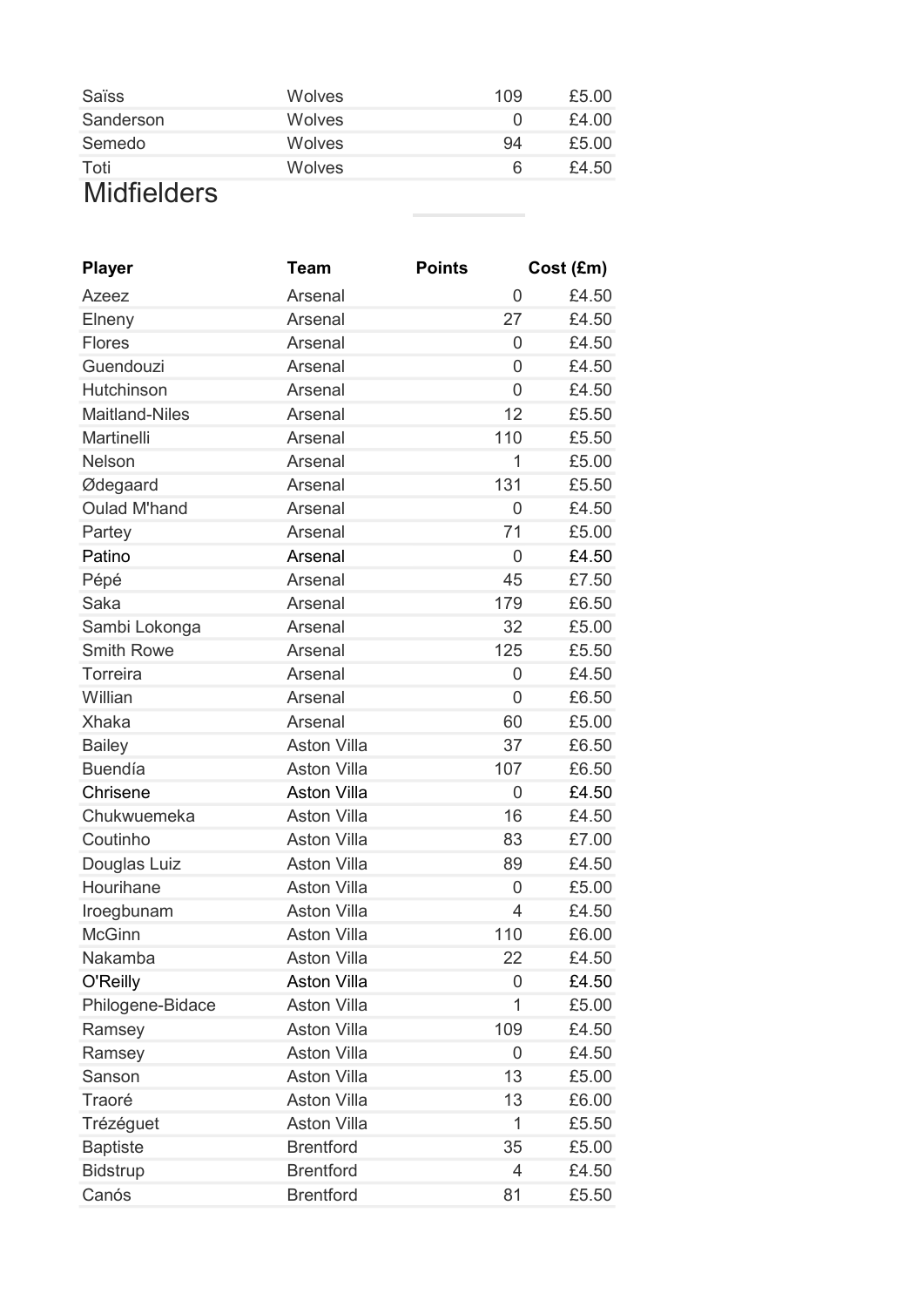| <b>Brentford</b><br>Eriksen<br>43<br><b>Brentford</b><br>Fosu<br>1<br>£5.50 | £5.50 |
|-----------------------------------------------------------------------------|-------|
|                                                                             |       |
|                                                                             |       |
| <b>Brentford</b><br>Ghoddos<br>30                                           | £5.50 |
| <b>Brentford</b><br>Haygarth<br>$\overline{0}$                              | £4.50 |
| <b>Brentford</b><br>Janelt<br>90                                            | £5.00 |
| <b>Brentford</b><br>54<br>Jensen                                            | £5.00 |
| <b>Brentford</b><br>Maghoma<br>$\overline{0}$                               | £4.50 |
| 119<br><b>Brentford</b><br>Mbeumo                                           | £5.50 |
| <b>Brentford</b><br>101<br>Nørgaard                                         | £5.00 |
| <b>Brentford</b><br>Onyeka<br>35                                            | £5.00 |
| <b>Brentford</b><br>Peart-Harris<br>$\overline{0}$                          | £4.50 |
| <b>Brentford</b><br>Wissa<br>92                                             | £6.00 |
| <b>Brentford</b><br>Zamburek<br>0                                           | £4.50 |
| 13<br>Alzate<br><b>Brighton</b>                                             | £5.00 |
| <b>Brighton</b><br>66<br><b>Bissouma</b>                                    | £4.50 |
| Caicedo<br><b>Brighton</b><br>27                                            | £4.50 |
| <b>Groß</b><br>88<br><b>Brighton</b>                                        | £6.00 |
| Jahanbakhsh<br><b>Brighton</b><br>0                                         | £5.50 |
| Lallana<br><b>Brighton</b><br>44                                            | £5.50 |
| <b>Brighton</b><br>Leonard<br>0                                             | £4.50 |
| <b>Mac Allister</b><br>93<br><b>Brighton</b>                                | £5.50 |
| March<br><b>Brighton</b><br>61                                              | £5.50 |
| Moder<br>58<br><b>Brighton</b>                                              | £4.50 |
| <b>Brighton</b><br>58<br>Mwepu                                              | £6.00 |
| Pröpper<br><b>Brighton</b><br>0                                             | £4.50 |
| <b>Richards</b><br><b>Brighton</b><br>$\overline{2}$                        | £4.50 |
| <b>Brighton</b><br>Sarmiento<br>5                                           | £4.50 |
| <b>Brighton</b><br>141<br><b>Trossard</b>                                   | £6.50 |
| <b>Burnley</b><br>0<br><b>Benson</b>                                        | £4.50 |
| <b>Brownhill</b><br>92<br><b>Burnley</b>                                    | £4.50 |
| Cork<br>48<br><b>Burnley</b>                                                | £4.50 |
| 104<br>Cornet<br><b>Burnley</b>                                             | £6.00 |
| Costelloe<br><b>Burnley</b><br>0                                            | £4.50 |
| Gudmundsson<br><b>Burnley</b><br>33                                         | £5.50 |
| <b>Burnley</b><br>60<br>Lennon                                              | £5.00 |
| <b>Burnley</b><br>Mancini<br>0                                              | £4.50 |
| <b>McNeil</b><br><b>Burnley</b><br>84                                       | £6.00 |
| <b>Burnley</b><br><b>Stephens</b><br>4                                      | £4.50 |
| Westwood<br><b>Burnley</b><br>63                                            | £5.50 |
| Chelsea<br>14<br><b>Barkley</b>                                             | £5.50 |
| Hall<br>Chelsea<br>0                                                        | £4.50 |
| Chelsea<br>112<br>Havertz                                                   | £8.50 |
| Hudson-Odoi<br>Chelsea<br>49                                                | £5.50 |
| Chelsea<br>Jorginho<br>106                                                  | £6.00 |
| Kanté<br>Chelsea<br>79                                                      | £5.00 |
|                                                                             |       |
| Chelsea<br>Kovacic<br>76<br>£5.00                                           |       |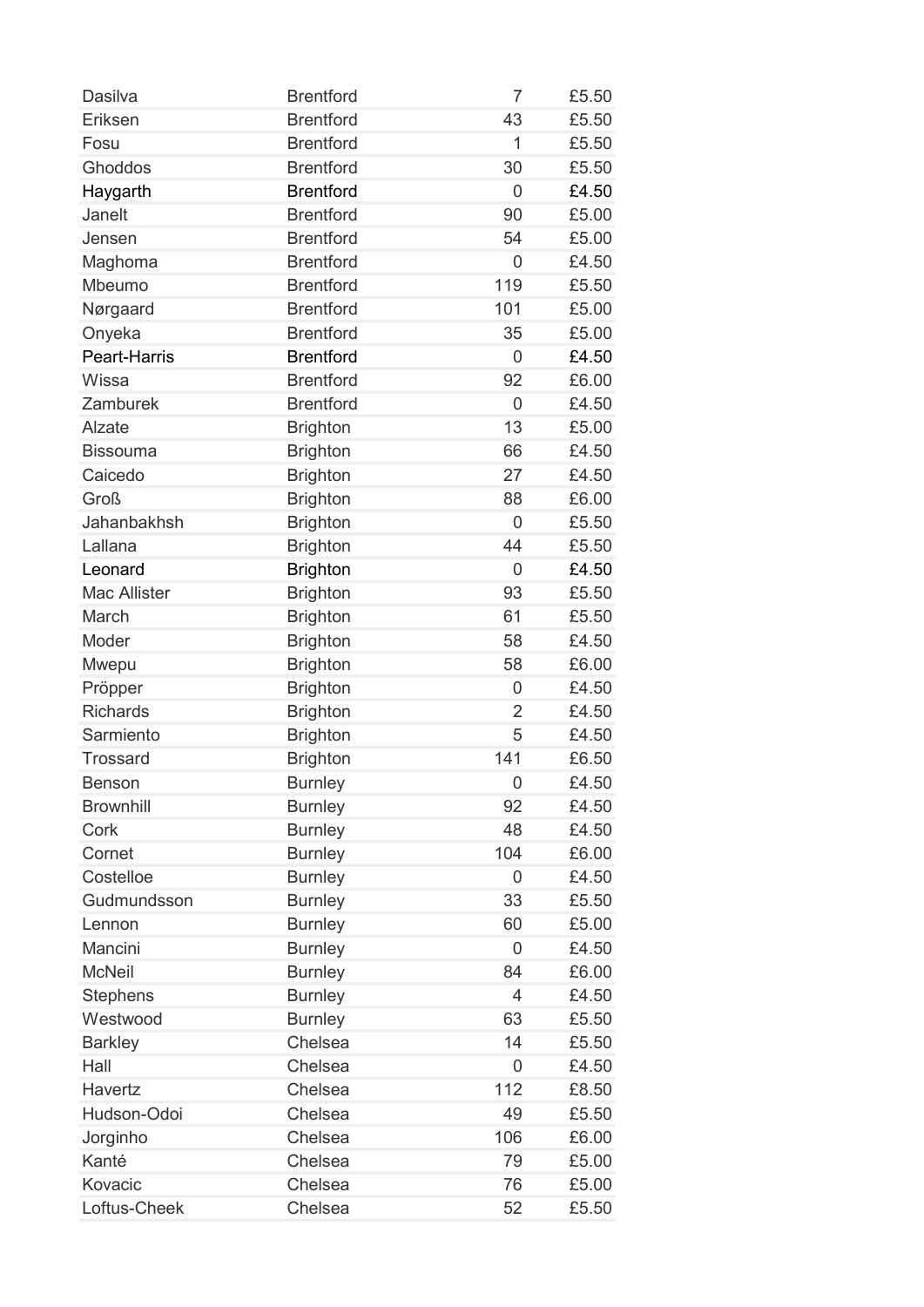| Mount              | Chelsea               | 169            | £7.50 |
|--------------------|-----------------------|----------------|-------|
| <b>Pulisic</b>     | Chelsea               | 77             | £8.00 |
| Saúl               | Chelsea               | 16             | £5.50 |
| Vale               | Chelsea               | 0              | £4.50 |
| Ziyech             | Chelsea               | 79             | £7.50 |
| <b>Banks</b>       | <b>Crystal Palace</b> | $\overline{0}$ | £4.50 |
| Eze                | <b>Crystal Palace</b> | 31             | £6.00 |
| Gallagher          | <b>Crystal Palace</b> | 140            | £5.50 |
| <b>Hughes</b>      | <b>Crystal Palace</b> | 34             | £4.90 |
| <b>McArthur</b>    | <b>Crystal Palace</b> | 54             | £4.50 |
| Milivojevic        | <b>Crystal Palace</b> | 19             | £5.50 |
| Olise              | <b>Crystal Palace</b> | 73             | £5.50 |
| Rak-Sakyi          | <b>Crystal Palace</b> | 4              | £4.50 |
| <b>Riedewald</b>   | <b>Crystal Palace</b> | $\overline{4}$ | £5.00 |
| Schlupp            | <b>Crystal Palace</b> | 86             | £5.50 |
| Zaha               | <b>Crystal Palace</b> | 150            | £7.00 |
| Allan              | Everton               | 58             | £4.50 |
| <b>André Gomes</b> | Everton               | 18             | £5.00 |
| <b>Bernard</b>     | Everton               | 0              | £5.50 |
| <b>Davies</b>      | Everton               | 12             | £5.00 |
| Dele               | Everton               | 35             | £6.50 |
| Delph              | Everton               | 18             | £4.50 |
| Doucouré           | Everton               | 90             | £5.50 |
| El Ghazi           | Everton               | 22             | £6.00 |
| Gbamin             | Everton               | 3              | £4.50 |
| Gordon             | Everton               | 100            | £4.50 |
| Gray               | Everton               | 106            | £5.50 |
| Iwobi              | Everton               | 78             | £6.00 |
| James              | Everton               | 0              | £7.00 |
| Onyango            | Everton               | 3              | £4.50 |
| Price              | Everton               | 1              | £4.50 |
| Sigurdsson         | Everton               | 0              | £7.00 |
| Townsend           | Everton               | 66             | £5.50 |
| van de Beek        | Everton               | 31             | £6.00 |
| Whitaker           | Everton               | 0              | £4.50 |
| <b>Bate</b>        | Leeds                 | 3              | £4.50 |
| Costa              | Leeds                 | 1              | £5.50 |
| <b>Dallas</b>      | Leeds                 | 80             | £5.50 |
| Forshaw            | Leeds                 | 38             | £4.50 |
| Gray               | Leeds                 | $\overline{0}$ | £4.50 |
| Harrison           | Leeds                 | 117            | £6.00 |
| Hernández          | Leeds                 | 0              | £5.50 |
| James              | Leeds                 | 91             | £6.00 |
| <b>Jenkins</b>     | Leeds                 | $\overline{0}$ | £4.50 |
| Kenneh             | Leeds                 | -1             | £4.50 |
| Klich              | Leeds                 | 61             | £5.50 |
| <b>McCarron</b>    | Leeds                 | 1              | £4.50 |
| <b>McKinstry</b>   | Leeds                 | 1              | £4.40 |
|                    |                       |                |       |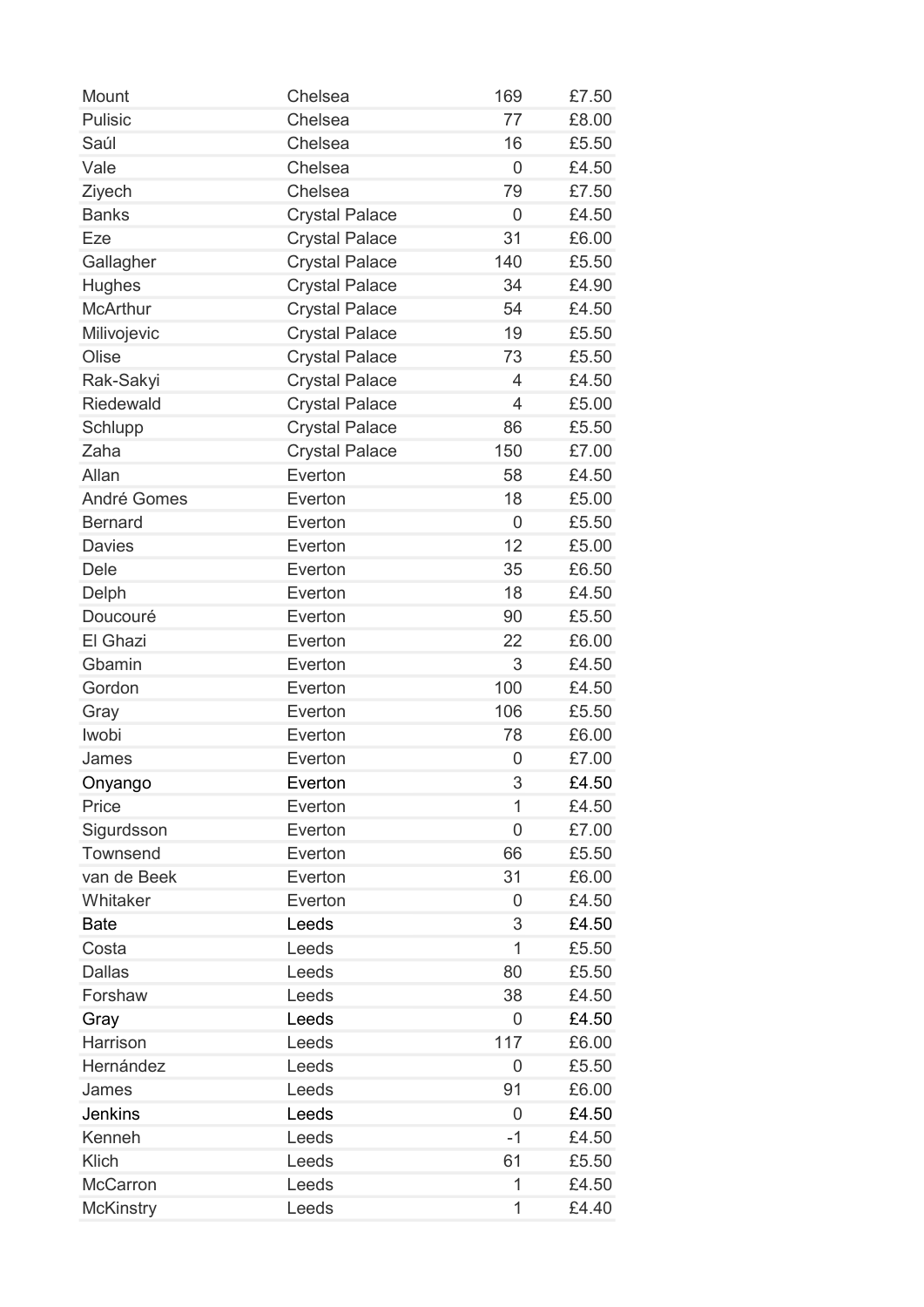| Phillips          | Leeds                | 39             | £5.00  |
|-------------------|----------------------|----------------|--------|
| Poveda            | Leeds                | $\overline{0}$ | £4.50  |
| Raphinha          | Leeds                | 145            | £6.50  |
| <b>Roberts</b>    | Leeds                | 34             | £5.00  |
| Shackleton        | Leeds                | 19             | £4.50  |
| Summerville       | Leeds                | 6              | £4.50  |
| Albrighton        | Leicester            | 40             | £5.50  |
| <b>Barnes</b>     | Leicester            | 137            | £7.00  |
| <b>Brunt</b>      | Leicester            | 1              | £4.50  |
| Choudhury         | Leicester            | 8              | £4.50  |
| Dewsbury-Hall     | Leicester            | 70             | £4.50  |
| Lookman           | Leicester            | 76             | £6.00  |
| Maddison          | Leicester            | 181            | £7.00  |
| <b>McAteer</b>    | Leicester            | 1              | £4.50  |
| Mendy             | Leicester            | 24             | £4.50  |
| <b>Ndidi</b>      | Leicester            | 41             | £5.00  |
| Pérez             | Leicester            | 35             | £6.00  |
| Praet             | Leicester            | $\overline{0}$ | £5.00  |
| Soumaré           | Leicester            | 36             | £5.00  |
| <b>Tielemans</b>  | Leicester            | 120            | £6.50  |
| Chamberlain       | Liverpool            | 42             | £6.00  |
| Elliott           | Liverpool            | 12             | £5.50  |
| Fabinho           | Liverpool            | 97             | £5.50  |
| Gordon            | Liverpool            | 1              | £4.50  |
| Henderson         | Liverpool            | 110            | £5.00  |
| Jones             | Liverpool            | 40             | £5.00  |
| Jota              | Liverpool            | 175            | £7.50  |
| Keita             | Liverpool            | 65             | £5.00  |
| Luis Díaz         | Liverpool            | 64             | £8.00  |
| Mané              | Liverpool            | 183            | £12.00 |
| Milner            | Liverpool            | 38             | £5.00  |
| Minamino          | Liverpool            | 28             | £5.50  |
| Morton            | Liverpool            | 1              | £4.50  |
| Salah             | Liverpool            | 265            | £12.50 |
| Shaqiri           | Liverpool            | 0              | £6.00  |
| Thiago            | Liverpool            | 69             | £5.50  |
| Woodburn          | Liverpool            | $\overline{0}$ | £4.50  |
| <b>Bernardo</b>   | Man City             | 155            | £7.00  |
| De Bruyne         | Man City             | 196            | £12.00 |
| Doyle             | Man City             | 0              | £4.50  |
| Edozie            | Man City             | 0              | £5.00  |
| Fernandinho       | Man City             | 45             | £5.00  |
| Foden             |                      | 137            | £8.00  |
| Grealish          | Man City<br>Man City | 86             | £8.00  |
|                   |                      | 124            | £7.50  |
| Gündogan<br>Lavia | Man City             |                |        |
|                   | Man City             | 0              | £4.50  |
| Mahrez            | Man City             | 135            | £9.00  |
| McAtee            | Man City             | $\overline{2}$ | £4.50  |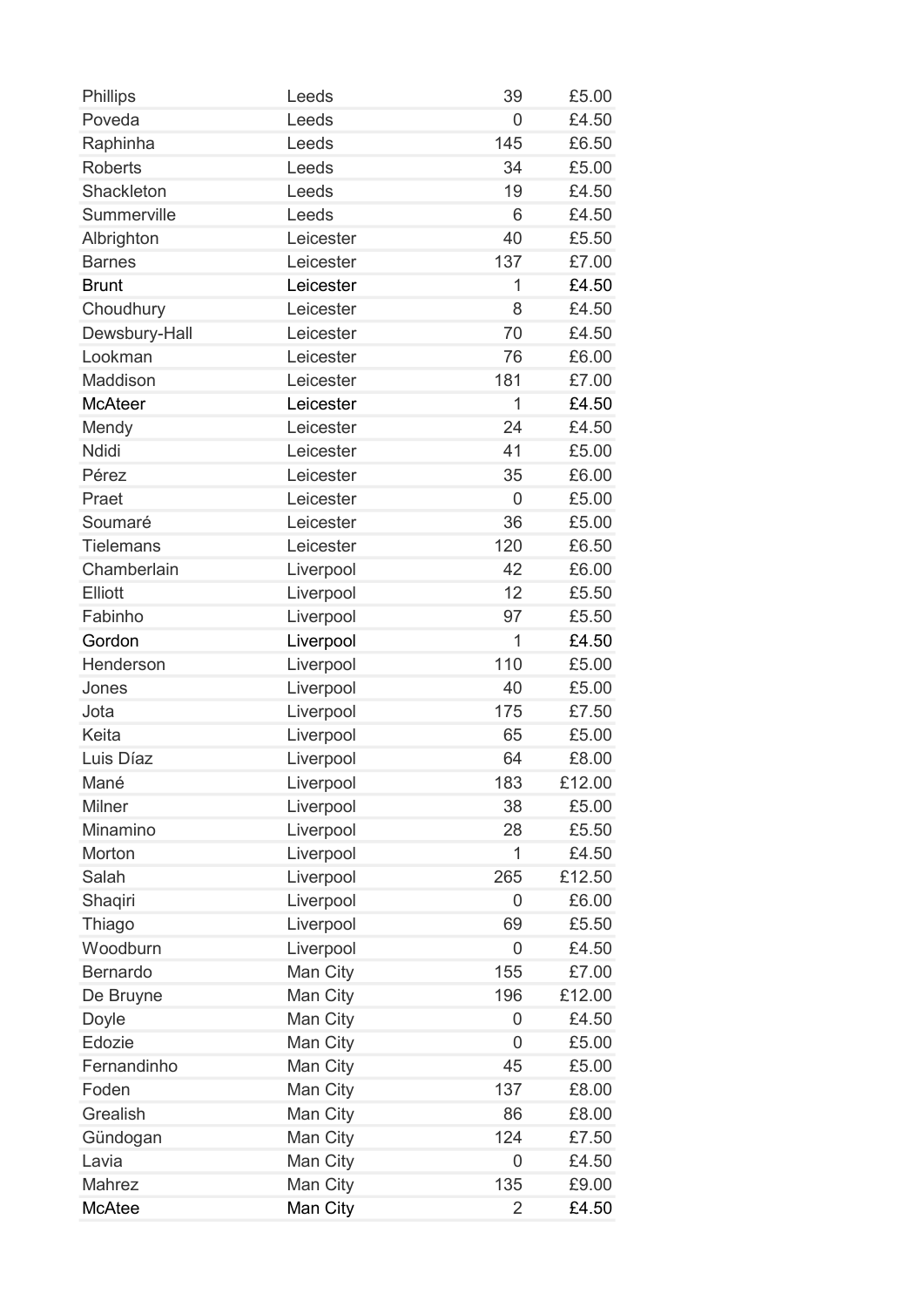| Palmer                 | Man City         | 9              | £4.50  |
|------------------------|------------------|----------------|--------|
| Rodrigo                | Man City         | 127            | £5.50  |
| <b>Sterling</b>        | Man City         | 163            | £11.00 |
| <b>Torres</b>          | Man City         | 26             | £7.00  |
| <b>Diallo</b>          | Man Utd          | $\overline{0}$ | £5.00  |
| Elanga                 | Man Utd          | 59             | £5.00  |
| Fernandes              | Man Utd          | 151            | £12.00 |
| Fred                   | Man Utd          | 93             | £5.00  |
| Garnacho               | Man Utd          | $\overline{2}$ | £4.50  |
| Greenwood              | Man Utd          | 71             | £7.50  |
| Lingard                | Man Utd          | 29             | £7.00  |
| Mata                   | Man Utd          | 10             | £5.00  |
| <b>Matic</b>           | Man Utd          | 52             | £4.50  |
| McTominay              | Man Utd          | 68             | £5.50  |
| Mejbri                 | Man Utd          | 1              | £4.50  |
| Pereira                | Man Utd          | $\overline{0}$ | £5.00  |
| Pogba                  | Man Utd          | 65             | £7.50  |
| Rashford               | Man Utd          | 63             | £9.50  |
| Sancho                 | Man Utd          | 91             | £9.50  |
| Savage                 | Man Utd          | $\overline{0}$ | £4.50  |
| Shoretire              | Man Utd          | 1              | £4.50  |
| Almirón                | Newcastle        | 59             | £5.50  |
| Anderson               | Newcastle        | 0              | £4.50  |
| <b>Bruno Guimarães</b> | Newcastle        | 67             | £5.00  |
| De Bolle               | Newcastle        | 0              | £4.50  |
| Fraser                 | Newcastle        | 78             | £5.50  |
| Hayden                 | Newcastle        | 28             | £4.50  |
| <b>Hendrick</b>        | Newcastle        | 8              | £5.00  |
| M.Longstaff            | Newcastle        | 0              | £4.50  |
| Murphy                 | Newcastle        | 62             | £5.00  |
| S.Longstaff            | <b>Newcastle</b> | 48             | £4.50  |
| Shelvey                | <b>Newcastle</b> | 63             | £5.50  |
| White                  | Newcastle        | $\overline{0}$ | £4.50  |
| Willock                | Newcastle        | 79             | £6.00  |
| Cantwell               | Norwich          | 10             | £5.50  |
| <b>Dowell</b>          | Norwich          | 41             | £5.50  |
| Gibbs                  | Norwich          | $\overline{0}$ | £4.50  |
| Gilmour                | Norwich          | 49             | £4.50  |
| Hernández              | Norwich          | 0              | £5.00  |
| Lees-Melou             | Norwich          | 70             | £5.00  |
| Martin                 | Norwich          | 0              | £5.00  |
| McLean                 | Norwich          | 69             | £5.00  |
| Normann                | Norwich          | 52             | £4.50  |
| Placheta               | Norwich          | 18             | £5.00  |
| Rashica                | Norwich          | 70             | £5.50  |
| Rowe                   | Norwich          | 16             | £4.50  |
| Rupp                   | Norwich          | 23             | £4.50  |
| Springett              | Norwich          | 3              | £4.50  |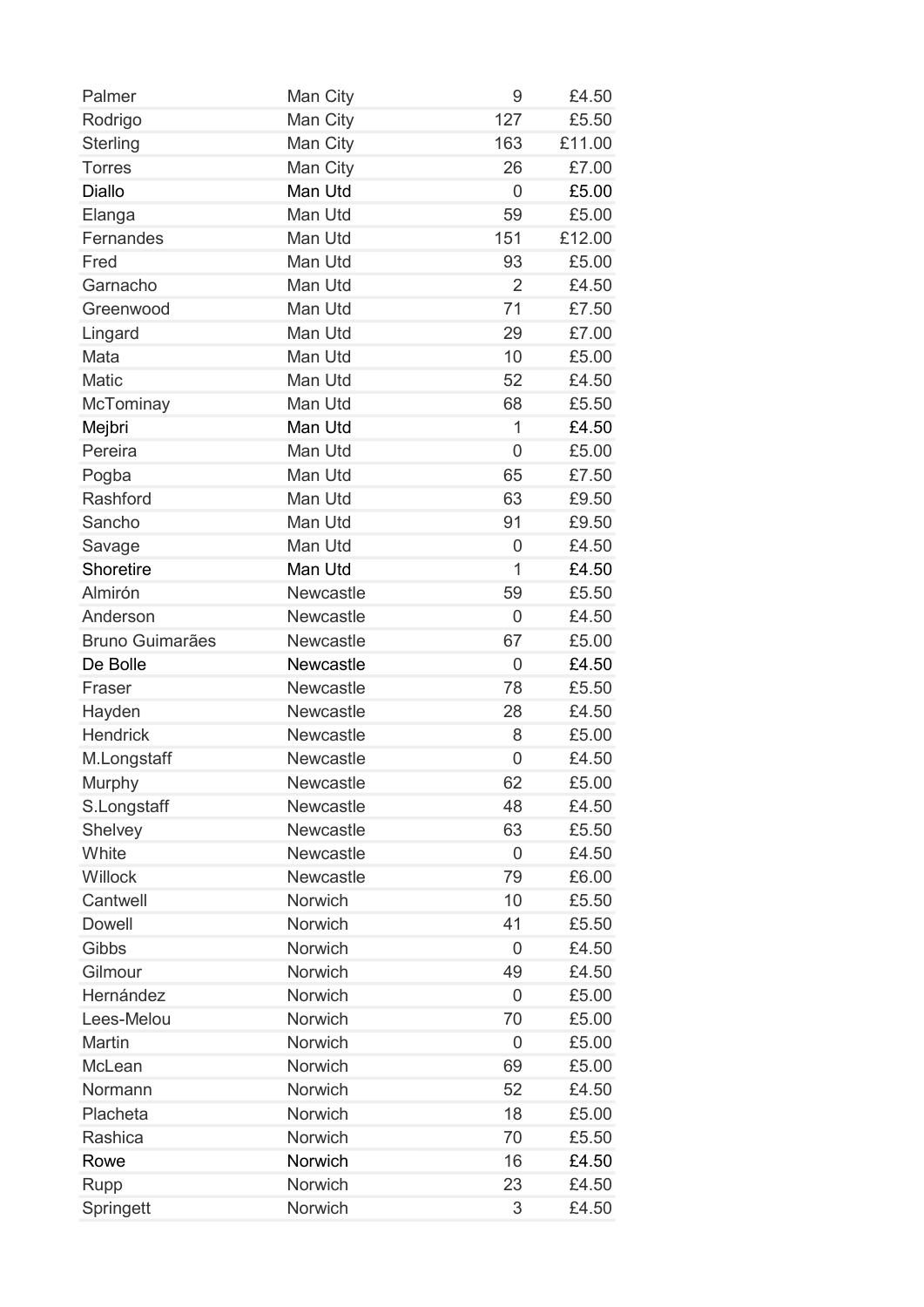| Stiepermann        | Norwich      | 0              | £5.00  |
|--------------------|--------------|----------------|--------|
| <b>Tzolis</b>      | Norwich      | 16             | £5.00  |
| Chauke             | Southampton  | 0              | £4.50  |
| <b>Diallo</b>      | Southampton  | 44             | £4.50  |
| <b>Dibling</b>     | Southampton  | 0              | £4.50  |
| Djenepo            | Southampton  | 13             | £5.50  |
| Elyounoussi        | Southampton  | 90             | £5.50  |
| Redmond            | Southampton  | 79             | £6.00  |
| Romeu              | Southampton  | 88             | £4.50  |
| S.Armstrong        | Southampton  | 57             | £6.00  |
| Smallbone          | Southampton  | 5              | £4.50  |
| Tella              | Southampton  | 29             | £5.00  |
| Walcott            | Southampton  | 12             | £6.00  |
| <b>Ward-Prowse</b> | Southampton  | 159            | £6.50  |
| <b>Bentancur</b>   | <b>Spurs</b> | 52             | £5.00  |
| Bergwijn           | <b>Spurs</b> | 55             | £6.00  |
| <b>Bowden</b>      | <b>Spurs</b> | 0              | £4.50  |
| <b>Bryan</b>       | Spurs        | 9              | £6.00  |
| Craig              | Spurs        | 0              | £4.50  |
| Devine             | Spurs        | 0              | £4.50  |
| Højbjerg           | Spurs        | 109            | £5.00  |
| Kulusevski         | Spurs        | 99             | £6.00  |
| Lamela             | Spurs        | 0              | £6.00  |
| Lo Celso           | Spurs        | 11             | £6.00  |
| Lucas Moura        | Spurs        | 87             | £6.50  |
| Markanday          | <b>Spurs</b> | 0              | £4.50  |
| Ndombele           | Spurs        | 22             | £6.00  |
| <b>Skipp</b>       | Spurs        | 34             | £4.50  |
| Son                | <b>Spurs</b> | 258            | £10.00 |
| White              | Spurs        | 0              | £4.50  |
| Winks              | Spurs        | 33             | £4.50  |
| <b>Baah</b>        | Watford      | 0              | £4.50  |
| <b>Blake</b>       | Watford      | 0              | £4.50  |
| Chalobah           | Watford      | 0              | £5.00  |
| Cleverley          | Watford      | 48             | £5.00  |
| Conteh             | Watford      | 0              | £4.50  |
| Dele-Bashiru       | Watford      | 0              | £4.50  |
| Etebo              | Watford      | 10             | £4.50  |
| Gosling            | Watford      | 11             | £5.00  |
| Hungbo             | Watford      | 0              | £4.50  |
| Kalu               | Watford      | $\overline{7}$ | £5.00  |
| Kayembe            | Watford      | 24             | £5.00  |
| <b>Kucka</b>       | Watford      | 54             | £5.50  |
| Louza              | Watford      | 31             | £5.50  |
| Quina              | Watford      | 0              | £4.50  |
| Sarr               | Watford      | 81             | £6.00  |
| Sema               | Watford      | 26             | £5.50  |
| Sissoko            | Watford      | 85             | £4.50  |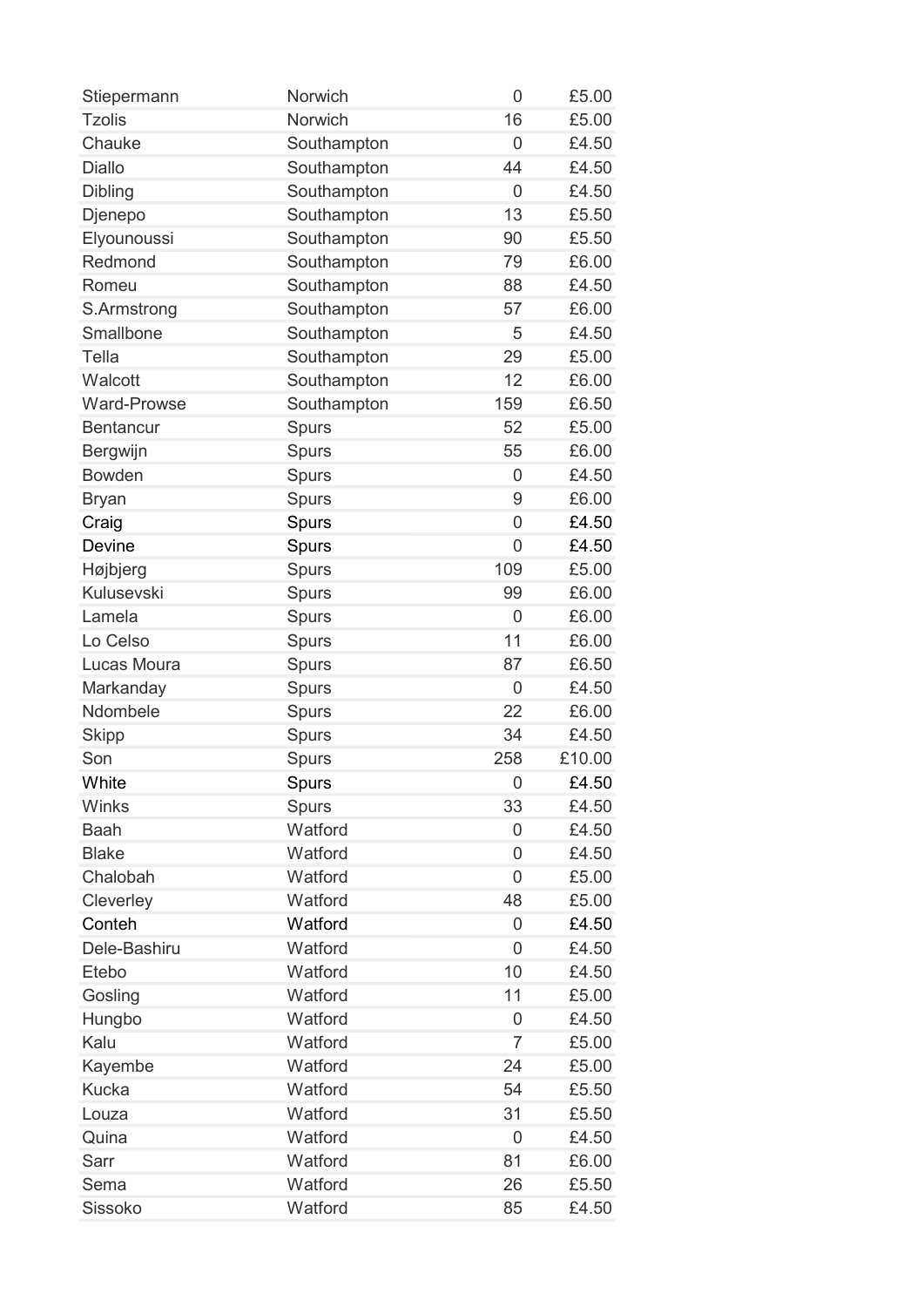| Tufan           | Watford         | 10             | £5.00 |
|-----------------|-----------------|----------------|-------|
| Zinckernagel    | Watford         | $\overline{0}$ | £5.50 |
| <b>Benrahma</b> | <b>West Ham</b> | 138            | £6.00 |
| <b>Bowen</b>    | <b>West Ham</b> | 206            | £6.50 |
| <b>Chesters</b> | West Ham        | 1              | £4.50 |
| Coventry        | West Ham        | $\overline{0}$ | £4.50 |
| Fornals         | West Ham        | 117            | £6.00 |
| Kral            | <b>West Ham</b> | $\overline{1}$ | £4.50 |
| Lanzini         | <b>West Ham</b> | 92             | £6.00 |
| <b>Noble</b>    | West Ham        | 19             | £4.50 |
| Oko-Flex        | West Ham        | 0              | £4.50 |
| <b>Perkins</b>  | West Ham        | $\overline{1}$ | £4.50 |
| <b>Rice</b>     | <b>West Ham</b> | 95             | £5.00 |
| Soucek          | <b>West Ham</b> | 114            | £6.00 |
| Vlasic          | <b>West Ham</b> | 30             | £6.00 |
| Yarmolenko      | West Ham        | 25             | £5.50 |
| Campbell        | Wolves          | 1              | £4.50 |
| Chiquinho       | Wolves          | 20             | £5.50 |
| Cundle          | Wolves          | 7              | £4.50 |
| Dendoncker      | Wolves          | 76             | £5.00 |
| Gibbs-White     | Wolves          | 1              | £4.50 |
| Giles           | Wolves          | $\overline{0}$ | £4.50 |
| Jordão          | Wolves          | $\overline{0}$ | £4.50 |
| Moutinho        | Wolves          | 96             | £5.00 |
| Neto            | Wolves          | 22             | £6.50 |
| <b>Neves</b>    | Wolves          | 95             | £5.50 |
| Otasowie        | Wolves          | $\overline{0}$ | £4.50 |
| Podence         | Wolves          | 70             | £5.50 |
| Traoré          | Wolves          | 44             | £6.00 |
| Trincão         | Wolves          | 66             | £6.00 |

## Forwards

| Team               | <b>Points</b> | Cost (Em)              |
|--------------------|---------------|------------------------|
| Arsenal            |               | £10.00<br>44           |
| Arsenal            |               | £5.00<br>$\mathcal{P}$ |
| Arsenal            |               | £4.50<br>0             |
| Arsenal            |               | £8.50<br>90            |
| Arsenal            |               | £5.50<br>55            |
| <b>Aston Villa</b> |               | 3<br>£4.50             |
| <b>Aston Villa</b> |               | 1<br>£4.50             |
| <b>Aston Villa</b> |               | £8.00                  |
| <b>Aston Villa</b> |               | £5.50<br>0             |
| <b>Aston Villa</b> |               | £7.50                  |
| <b>Aston Villa</b> |               | 1<br>£5.50             |
| <b>Brentford</b>   |               | £5.50<br>$\Omega$      |
| <b>Brentford</b>   |               | £5.50<br>11            |
|                    |               | 106<br>131             |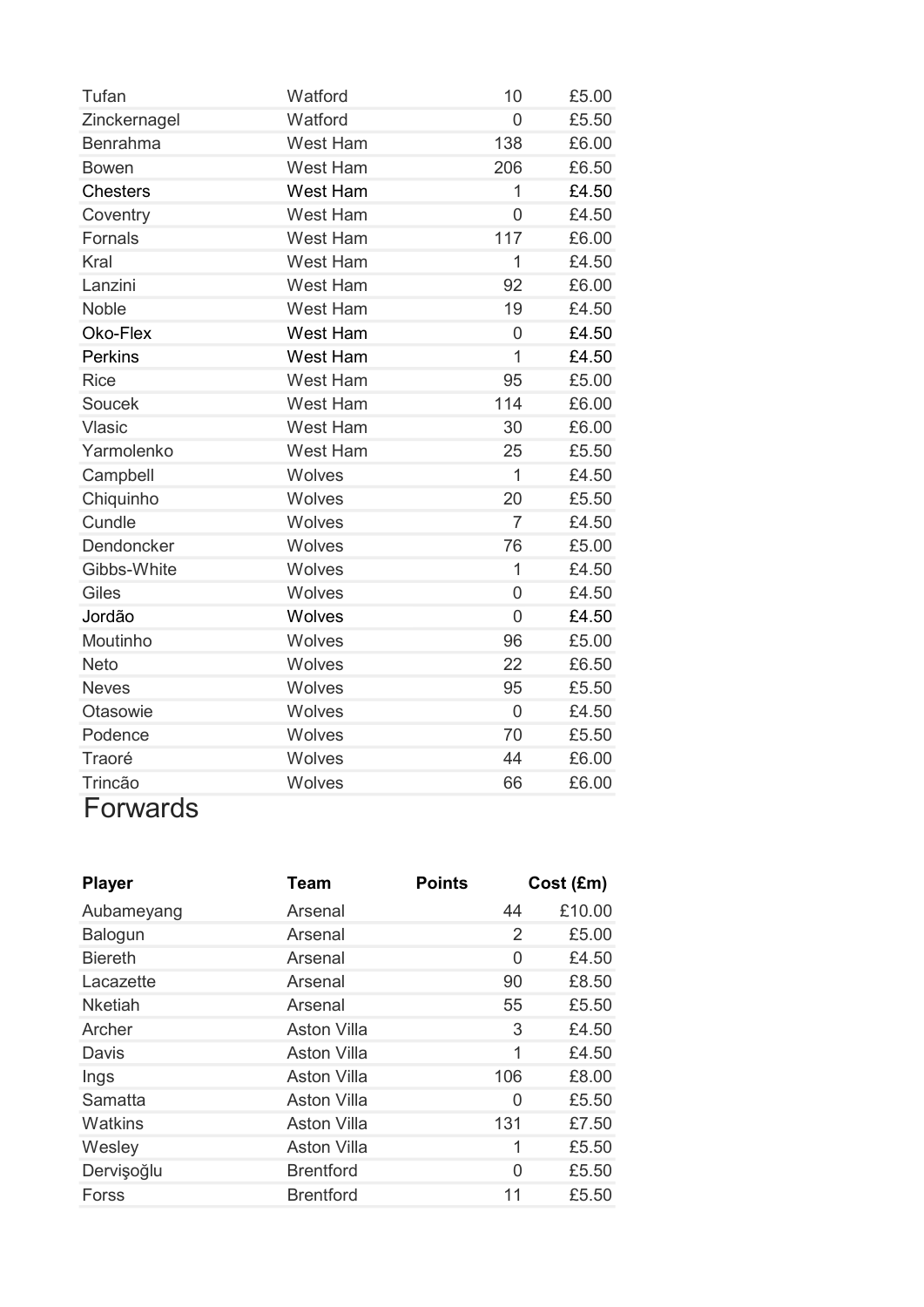| Toney                | <b>Brentford</b>      | 139            | £6.50  |
|----------------------|-----------------------|----------------|--------|
| Young-Coombes        | <b>Brentford</b>      | 1              | £4.50  |
| Andone               | <b>Brighton</b>       | $\overline{0}$ | £5.00  |
| Connolly             | <b>Brighton</b>       | 5              | £5.50  |
| Ferguson             | <b>Brighton</b>       | 1              | £4.50  |
| Locadia              | <b>Brighton</b>       | 1              | £4.50  |
| Maupay               | <b>Brighton</b>       | 98             | £6.50  |
| Welbeck              | <b>Brighton</b>       | 89             | £6.00  |
| Zeqiri               | <b>Brighton</b>       | 0              | £4.50  |
| <b>Barnes</b>        | <b>Burnley</b>        | 32             | £5.50  |
| McGlynn              | <b>Burnley</b>        | 0              | £4.50  |
| Richardson           | <b>Burnley</b>        | $\overline{0}$ | £4.50  |
| Rodriguez            | <b>Burnley</b>        | 60             | £5.50  |
| Vydra                | <b>Burnley</b>        | 46             | £5.50  |
| Weghorst             | <b>Burnley</b>        | 55             | £6.50  |
| Abraham              | Chelsea               | $\overline{0}$ | £6.50  |
| Batshuayi            | Chelsea               | 0              | £5.50  |
| Giroud               | Chelsea               | $\overline{0}$ | £6.50  |
| Lukaku               | Chelsea               | 87             | £11.50 |
| Werner               | Chelsea               | 62             | £9.00  |
| Ayew                 | <b>Crystal Palace</b> | 77             | £6.00  |
| <b>Benteke</b>       | <b>Crystal Palace</b> | 58             | £6.50  |
| Edouard              | <b>Crystal Palace</b> | 87             | £6.50  |
| Mateta               | <b>Crystal Palace</b> | 61             | £5.50  |
| <b>Street</b>        | <b>Crystal Palace</b> | 0              | £4.50  |
| <b>Broadhead</b>     | Everton               | 0              | £4.50  |
| <b>Calvert-Lewin</b> | Everton               | 64             | £8.00  |
| Dobbin               | Everton               | $\overline{2}$ | £4.50  |
| Kean                 | Everton               | 1              | £6.00  |
| Richarlison          | Everton               | 125            | £7.50  |
| Rondón               | Everton               | 30             | £6.00  |
| <b>Simms</b>         | Everton               | 2              | £4.50  |
| Tosun                | Everton               | 1              | £5.00  |
| <b>Bamford</b>       | Leeds                 | 28             | £8.00  |
| Gelhardt             | Leeds                 | 43             | £4.50  |
| Greenwood            | Leeds                 | 15             | £4.50  |
| Rodrigo              | Leeds                 | 85             | £6.50  |
| Daka                 | Leicester             | 70             | £7.50  |
| Iheanacho            | Leicester             | 80             | £7.50  |
| Vardy                | Leicester             | 133            | £10.50 |
| Firmino              | Liverpool             | 62             | £9.00  |
| Origi                | Liverpool             | 22             | £5.00  |
| Delap                | Man City              | 1              | £4.50  |
| Jesus                | Man City              | 120            | £8.50  |
| Kayky                | Man City              | 1              | £5.00  |
| Cavani               | Man Utd               | 34             | £8.50  |
| <b>Martial</b>       | Man Utd               | 14             | £8.00  |
| Ronaldo              | Man Utd               | 159            | £12.50 |